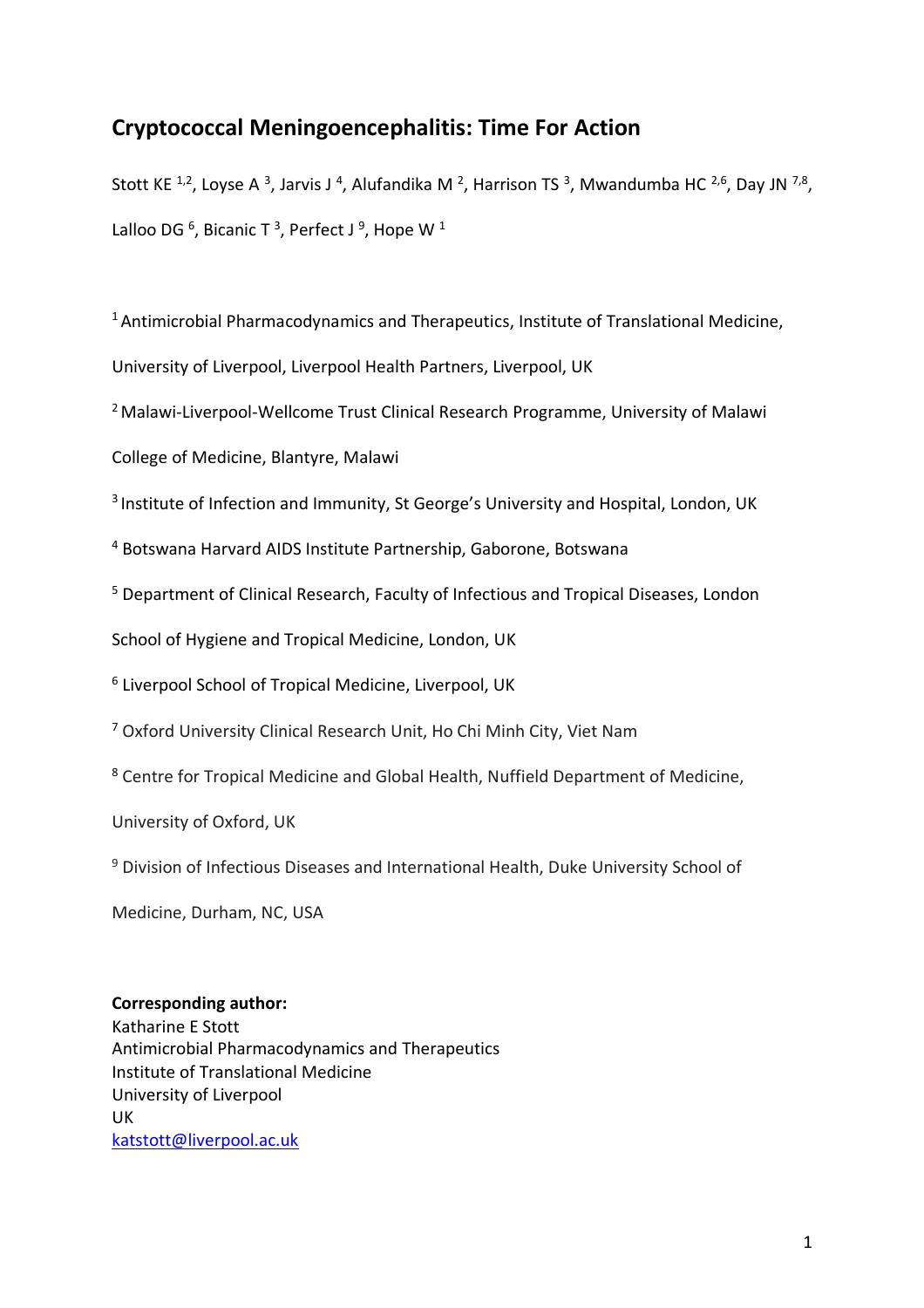### **Word Count: 4339**

# **Key Words**

Cryptococcus

Cryptococcal meningitis

Neglected diseases

Low- and middle-income countries

People living with HIV

Antifungal therapeutics

Advanced HIV disease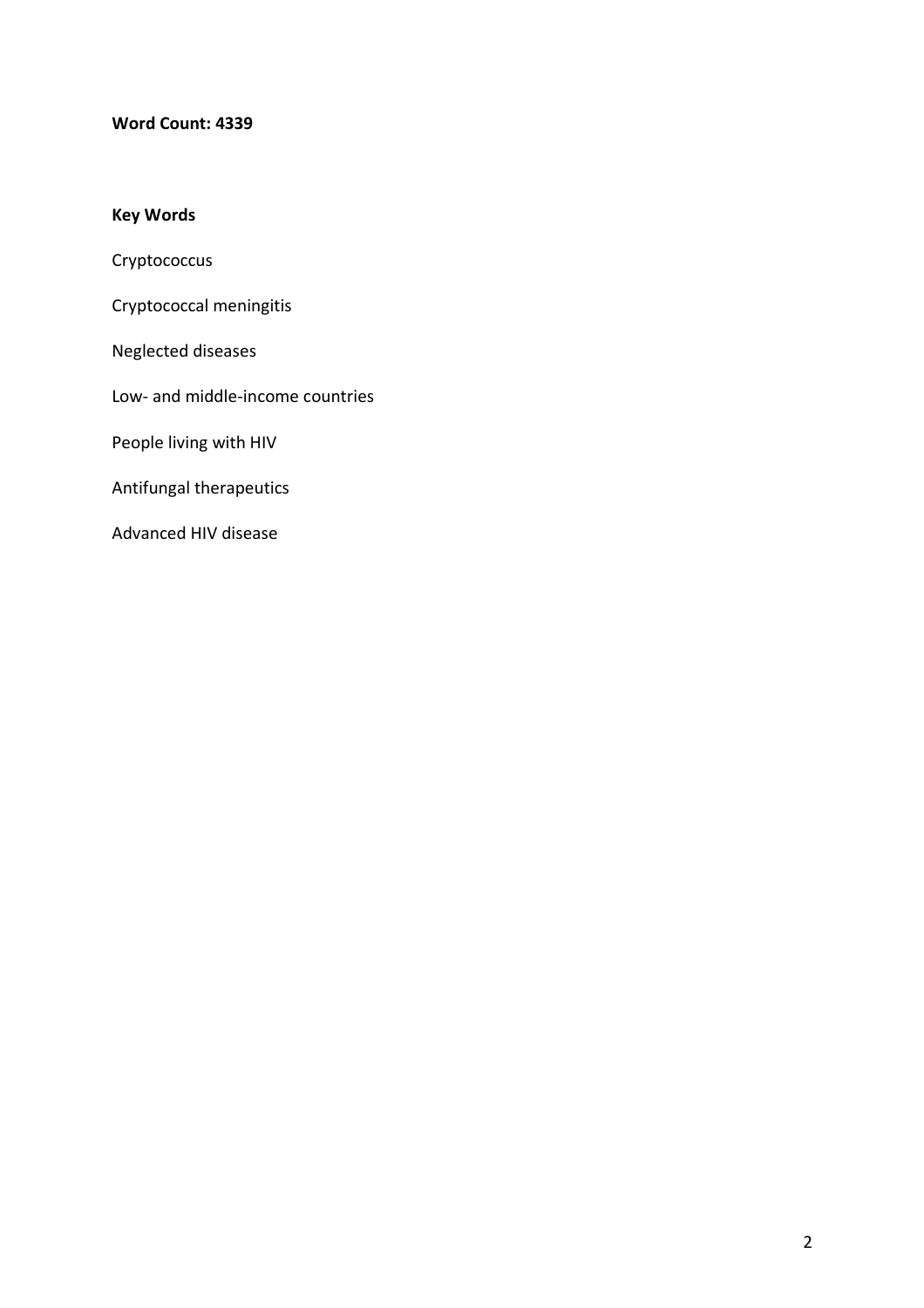#### **Summary**

Cryptococcal meningoencephalitis was first described over a century ago. It is preventable and treatable yet continues to be associated with excessive morbidity and mortality. The largest burden of disease resides with people living with HIV (PLHIV) in low- and middleincome countries (LMICs). In this group, mortality with the best antifungal induction regimen (seven days of amphotericin B deoxycholate (1.0 mg/kg/day) and flucytosine (100 mg/kg/day)) in a clinical trial setting is 24% at 10 weeks. The world is now at an inflection point in terms of recognition, research and action to address the burden of morbidity and mortality from cryptococcal meningoencephalitis. However, the scope of programs needs to increase, with particular attention to implementation science that is specific to individual countries. This review summarises causes of excessive mortality, interventions with demonstrated survival benefit, and gaps in knowledge and practice that contribute to the ongoing high death toll from cryptococcal meningoencephalitis.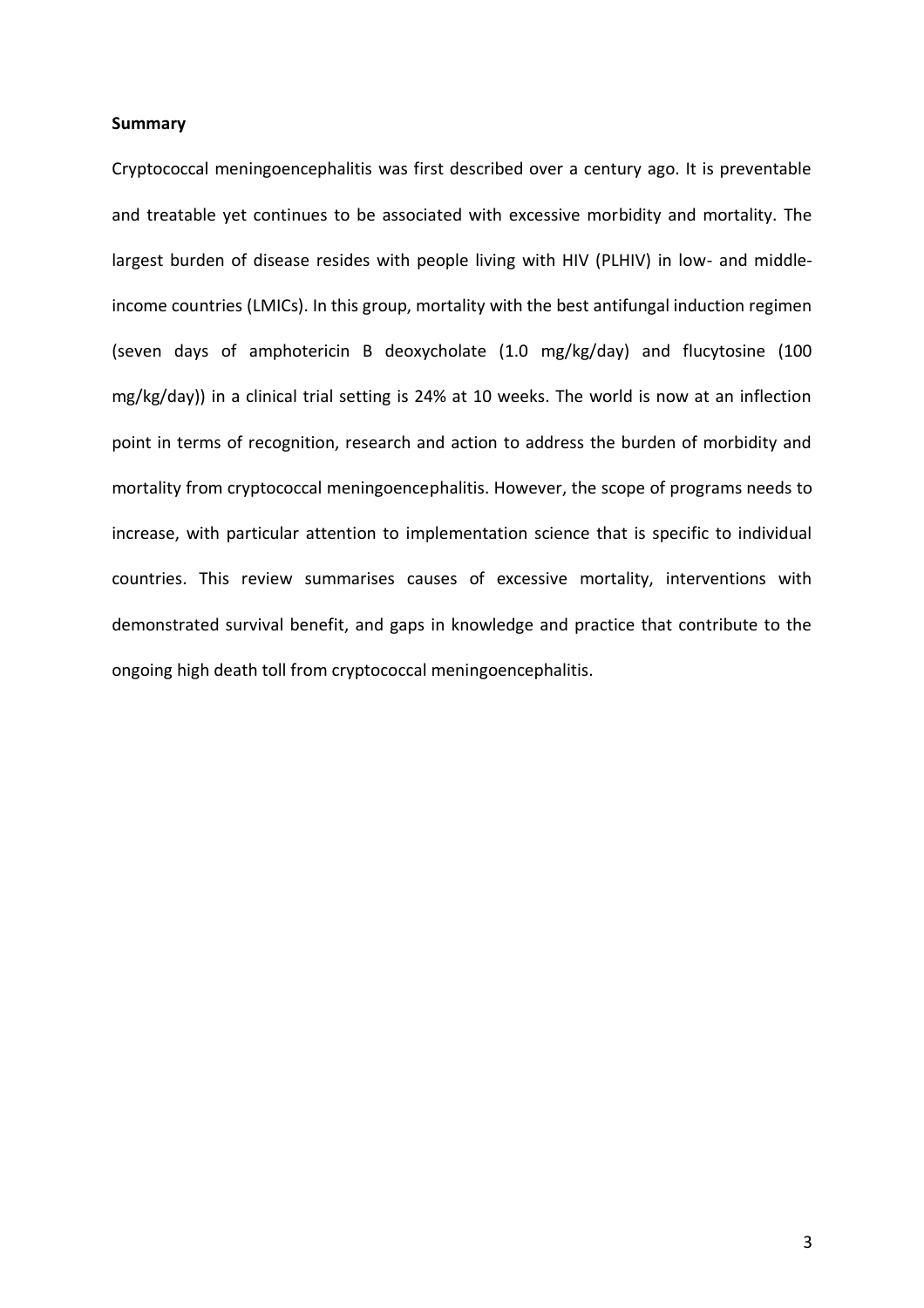#### **Cryptococcal Meningoencephalitis**

Cryptococcosis is an invasive fungal disease caused by the ubiquitous basidiomycete yeasts *Cryptococcus neoformans* and *Cryptococcus gattii*. <sup>1</sup> *C. neoformans* is responsible for 95% of human cryptococcal disease,<sup>2</sup> although *C. gattii* is increasingly recognised as a pathogen of global relevance.<sup>3,4</sup> Cryptococcosis encompasses a spectrum that ranges from latent infection, through subclinical disseminated disease, to fulminant meningoencephalitis. The latter occurs commonly in the setting of advanced immunosuppression and is uniformly fatal without antifungal therapy.<sup>5</sup>

Cryptococcal meningoencephalitis is frequently associated with advanced HIV disease  $(AHD)$ ,<sup>6</sup> in which context it causes an estimated 223,000 incident cases per year and 180,000 deaths. Cryptococcal meningoencephalitis also occurs in solid-organ transplant recipients, patients with malignancy and other immunosuppressive conditions, as well as in apparently immunocompetent hosts.<sup>7</sup> Clinical manifestations include headache, seizures, cranial nerve abnormalities and altered mentation, which often progresses to coma and death. In survivors, 69% of PLHIV and 73% of non-HIV patients suffer cognitive and/or physical impairment 12 months after diagnosis.<sup>8,9</sup> More than a third of patients report difficulty or inability to work 6 months after diagnosis.<sup>8</sup> A number of recent scientific and policy advances have contributed to improved identification and management of patients with cryptococcal meningoencephalitis worldwide. However, much remains to be done.

# **Efforts to control the HIV/AIDS epidemic have not reduced the global burden of cryptococcal meningoencephalitis**

Surveillance data from Botswana<sup>10</sup> and South Africa<sup>11,12</sup> suggest that despite excellent population antiretroviral therapy (ART) coverage, the incidence of cryptococcal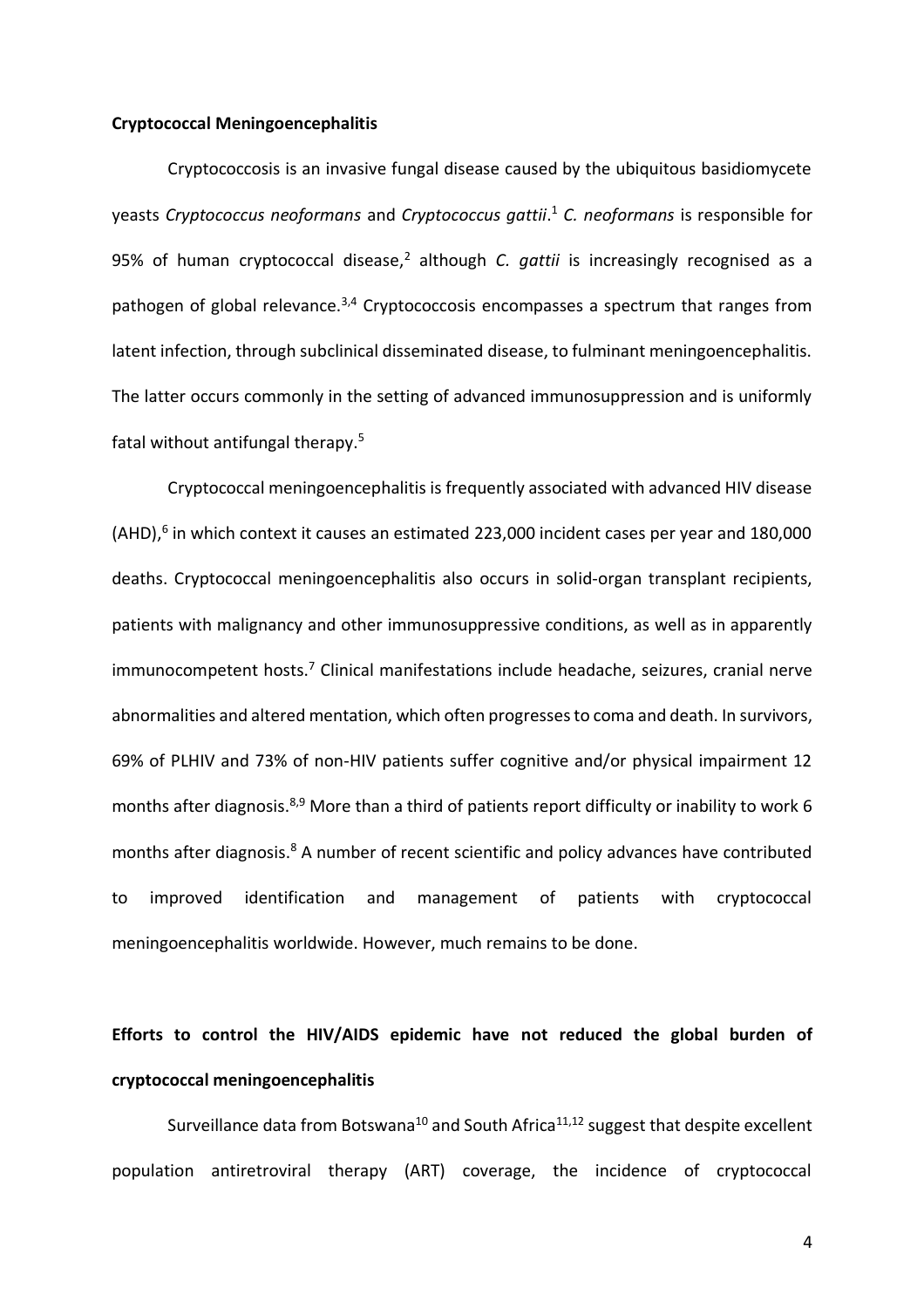meningoencephalitis remains high. A reduction in the number of patients presenting to HIV services *de novo* with low CD4+ cell count has been offset by an increase in individuals presenting with advanced immunosuppression having defaulted or failed ART. The characteristics of patients presenting with cryptococcal meningoencephalitis has shifted from primarily ART-naïve, to > 50% being ART-experienced<sup>12-14</sup>. Therefore, while regions of high HIV prevalence bear a high burden of mortality from cryptococcal meningoencephalitis, expanded access to widespread HIV treatment appears insufficient to substantially reduce cryptococcal deaths (Figure 1).

To markedly reduce mortality from cryptococcal meningoencephalitis, HIV care cascades must be strengthened to sustain virological suppression at population level. In parallel, there must be focus on early diagnosis of cryptococcal meningoencephalitis. Development of novel therapeutic strategies is urgently required. Interventions with proven survival benefit must be implemented within routine clinical care, which in many settings requires better funding, staffing, training and access to commodities. More broadly, the social and health system challenges that contribute to mortality must be addressed.

#### **Clinicopathological Correlates of Death**

#### *Early Detection and Management of Cryptococcal Infection Reduces Mortality*

The development of a simple, cheap and accurate point-of-care lateral flow assay (LFA) for CrAg has been a significant advance for detection of pre-symptomatic cryptococcal infection. CrAg is detectable in blood 6 to 7 months before the onset of symptoms and independently predicts meningitis and death.29,30 The REMSTART trial showed that in conjunction with adherence support, CrAg-based screening and antifungal treatment can reduce mortality in people with AHD initiating ART by 28% compared to standard clinic-based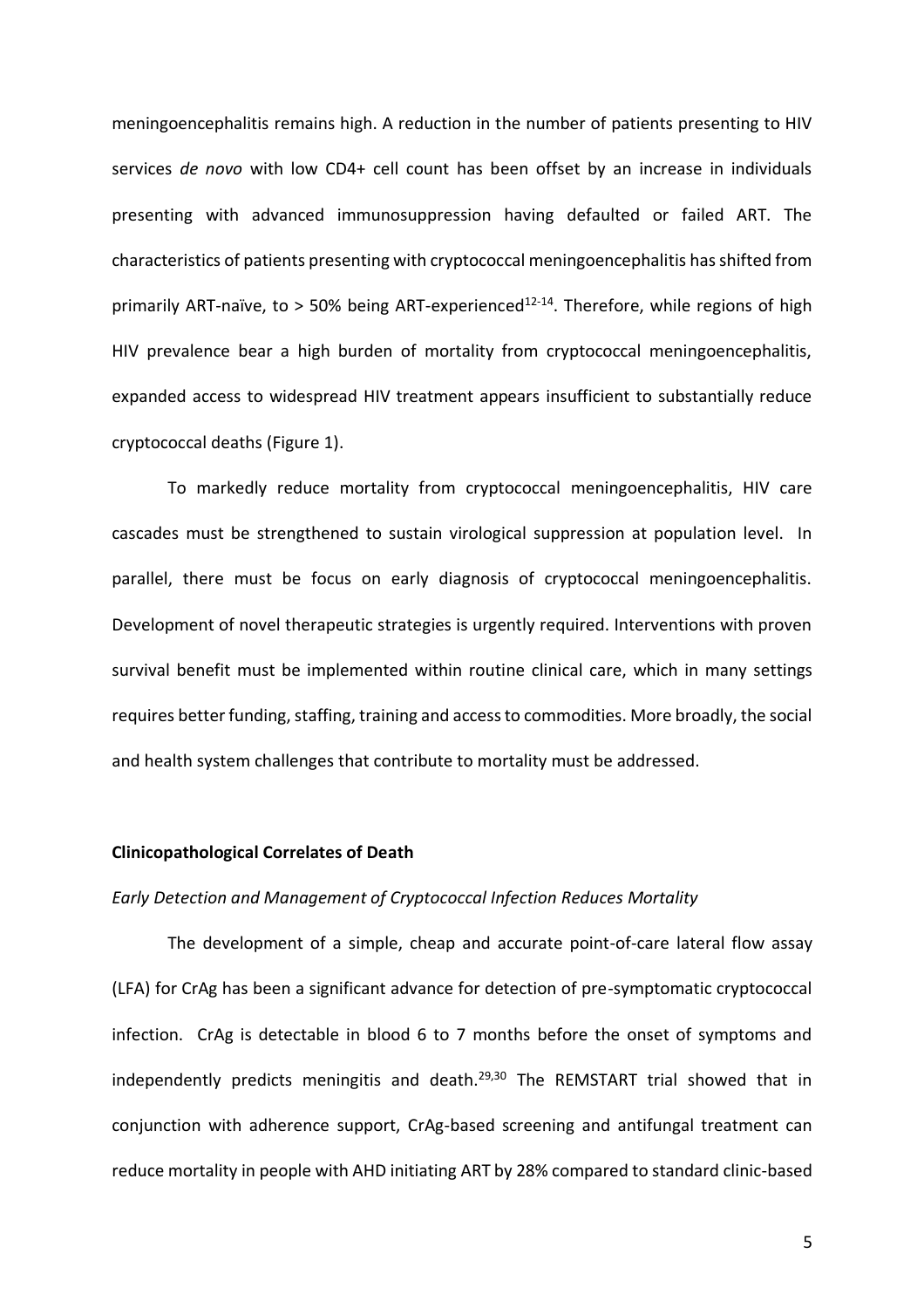care alone ( $p=0.004$ ).<sup>31</sup> Decision-tree modelling has predicted that universal CrAg screening and pre-emptive fluconazole therapy for PLHIV with CD4 <100 cells/ $\mu$ l would avert 25 disability-adjusted life years (DALYs) per 100 participants, at a cost of US\$6.14 per DALY.<sup>32</sup> The comparable figure for cost per DALY averted for PLHIV on ART prescribed 9 months of isoniazid tuberculosis preventive therapy (IPT) is US\$266.<sup>33</sup> Both calculations are based on PLHIV in Ugandan HIV clinics and on 2016/ 2017 US\$.<sup>32,33</sup> A CrAg-based 'screen-and-treat' strategy is recommended by the World Health Organisation (WHO) for PLHIV with CD4+ counts <100 cells/mm<sup>3</sup> (and should be considered for CD4+ <200 cells/mm<sup>3</sup>).<sup>34</sup> Although implementation and scale up of screen-and-treat programs has been slow, they are now operational in more than 25 countries worldwide. Nevertheless, the lack of universal coverage remains a significant obstacle to reducing the incidence of cryptococcal meningoencephalitis.<sup>35</sup>

To capitalise on the potential survival benefit presented by screen-and-treat programs, there are three key areas in need of further research. First, innovative therapeutic strategies are urgently required for CrAg-positive individuals identified through screening. Between 13 and 25% of asymptomatic CrAg-positive patients fail pre-emptive fluconazole therapy, proceeding to clinical cryptococcal meningoencephalitis or death by 6 months.<sup>31,36,37</sup> The ongoing ACACIA trial (NCT03945448) compares a single dose of liposomal amphotericin B (LAmB; 10 mg/kg) plus fluconazole, to fluconazole alone for asymptomatic cryptococcal antigenaemia. An oral combination of flucytosine and fluconazole may be an alternative and this will be investigated in the EFFECT trial (personal communication, JNJ and TSH). Second, implementation research is needed to identify local barriers to implementation of CrAg screening, obstacles to treatment adherence and strategies to improve loss to follow-up. Third, the role of semiquantitative CrAg assays in stratifying patients requiring urgent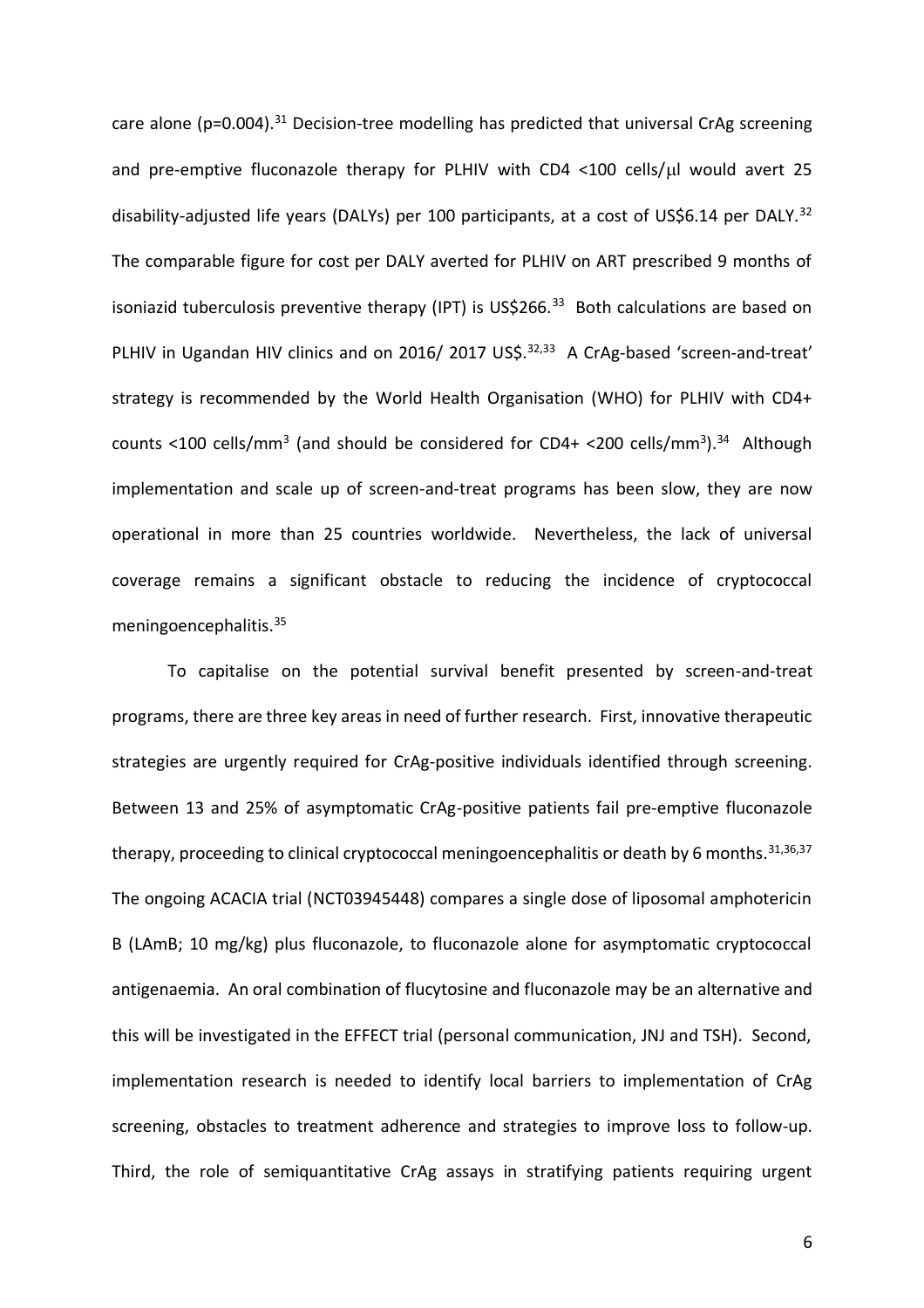investigation for CNS disease or more intensive pre-emptive therapy requires further investigation.34,38

#### *Clinical Signs Provide Clues to Pathology*

Once CNS disease is established, a high fungal burden in cerebrospinal fluid (CSF) and baseline alterations in mental status are two independent predictors of mortality from cryptococcal meningoencephalitis.<sup>39</sup> While data directly linking either seizures at baseline or increased intracranial pressure (ICP) at baseline with mortality are inconsistent, these clinical features are themselves associated with higher CSF fungal burden and altered mental status.<sup>39-41</sup> A greater fungal burden in CSF is likely to reflect higher cryptococcal density in the brain parenchyma and central nervous system (CNS) as a whole. The term meningoencephalitis is more accurate than meningitis because it acknowledges the propensity for involvement of brain parenchyma and ventricles as well as the meninges.<sup>42,43</sup> Large cryptococcomas are characteristic of cryptococcal meningoencephalitis in AHD<sup>42</sup> and especially infection with *C. gattii*. 44

#### *The Significance of Raised Intracranial Pressure*

The large burden of fungal cells in and around the brain increases CSF viscosity, obstructs CSF flow and impedes CSF reabsorption.<sup>45</sup> Cerebral oedema results from dramatic increases in ICP, with pressures >250 mm CSF in  $51 - 56%$  of cases.<sup>46</sup> Clinical manifestations include headache, cranial nerve abnormalities and reduced level of consciousness.

Raised ICP must be managed aggressively with antifungal therapy and repeated CSF drainage. Serial lumbar punctures (LPs) performed during the first 14 days of therapy mitigate the association between raised baseline opening pressure and mortality.<sup>47,48</sup> Importantly,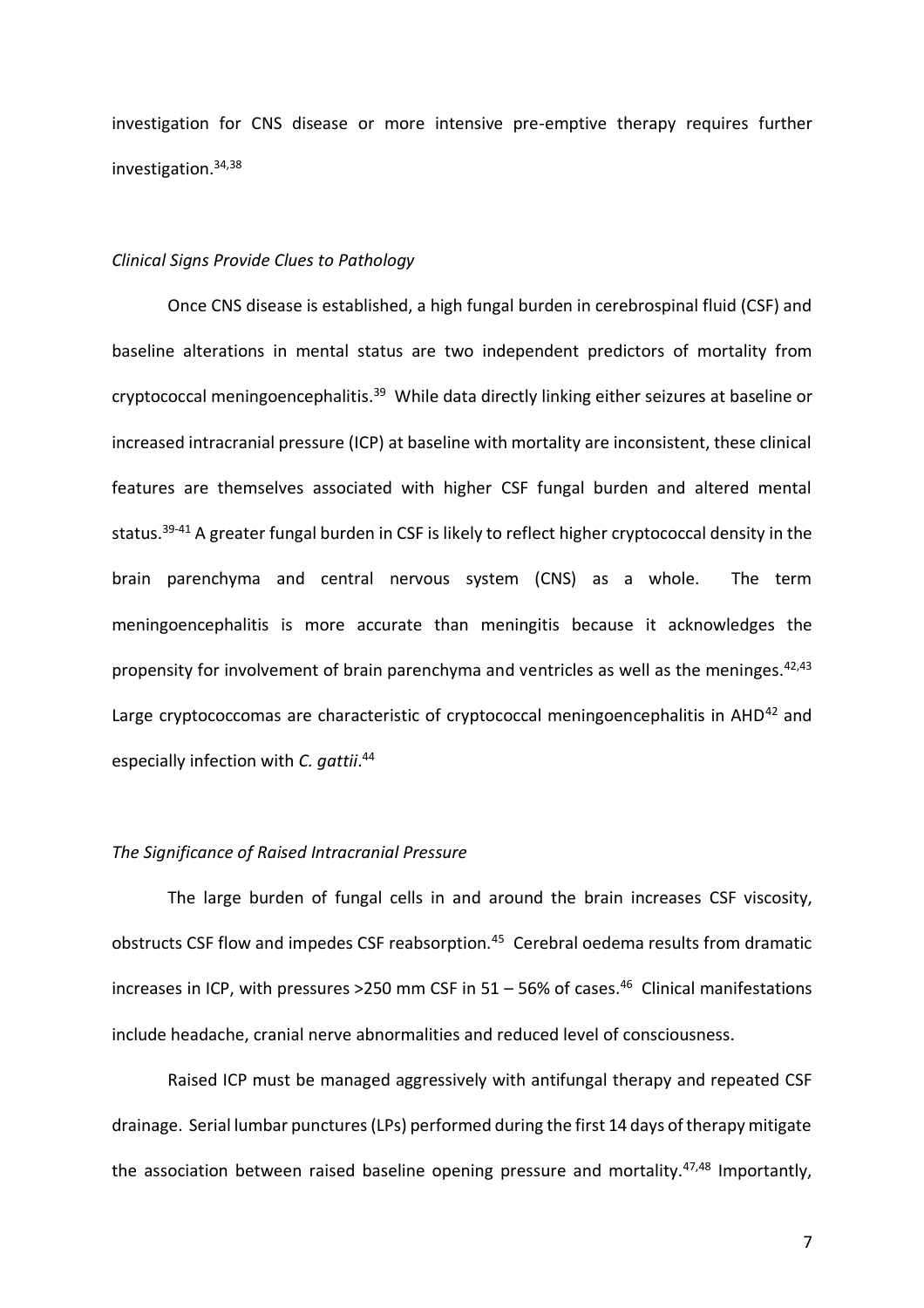accurate recording of raised ICP requires a manometer – a simple cylinder attached to a threeway tap that fits onto the end of an LP needle. This basic equipment is almost universally unavailable in LMICs and some groups have devised innovative alternative methods of ICP measurement, including using intravenous tubing sets<sup>49</sup> and the less accurate but more available method of counting drops of CSF flowing from a spinal needle.<sup>50</sup> In the absence of any means of measuring ICP, removal of a pre-defined volume of CSF is a contentious strategy since large falls in pressure can be difficult to predict.<sup>51</sup>

#### *Rapid Reduction in Fungal Load is Paramount*

The rate of decline of fungal burden with antifungal treatment is linked with the risk of death.<sup>39,48</sup> Early fungicidal activity (EFA) (i.e. a linear regression of log<sub>10</sub> colony forming units (CFU)/mL vs. time) is routinely used as a primary endpoint for Phase II clinical studies and a secondary endpoint in Phase III trials.<sup>14,52,53</sup> A pooled analysis of individual-level CSF data from 738 subjects suggests that an EFA < 0.20 Log<sub>10</sub>CFU/mL/day versus > = 0.20 Log<sub>10</sub>CFU/mL/day is associated with a hazard ratio for 18-week mortality of 1.60 (95% CI, 1.25 - 2.04, p=0.002).<sup>54</sup> Similarly, in a combined analysis of 501 ART-naïve patients, EFA values > 0.2 Log<sub>10</sub>CFU/mL/day were associated with the greatest probability of survival.<sup>55</sup>

#### **People die of cryptococcal meningoencephalitis due to suboptimal antifungal therapy**

Just three antifungal agents (amphotericin B deoxycholate (DAmB), flucytosine and fluconazole) are widely available for the treatment of HIV-associated cryptococcal meningoencephalitis in LMICs. The most effective regimen in terms of fungicidal activity and mortality is a combination of DAmB and flucytosine, with the combination of fluconazole and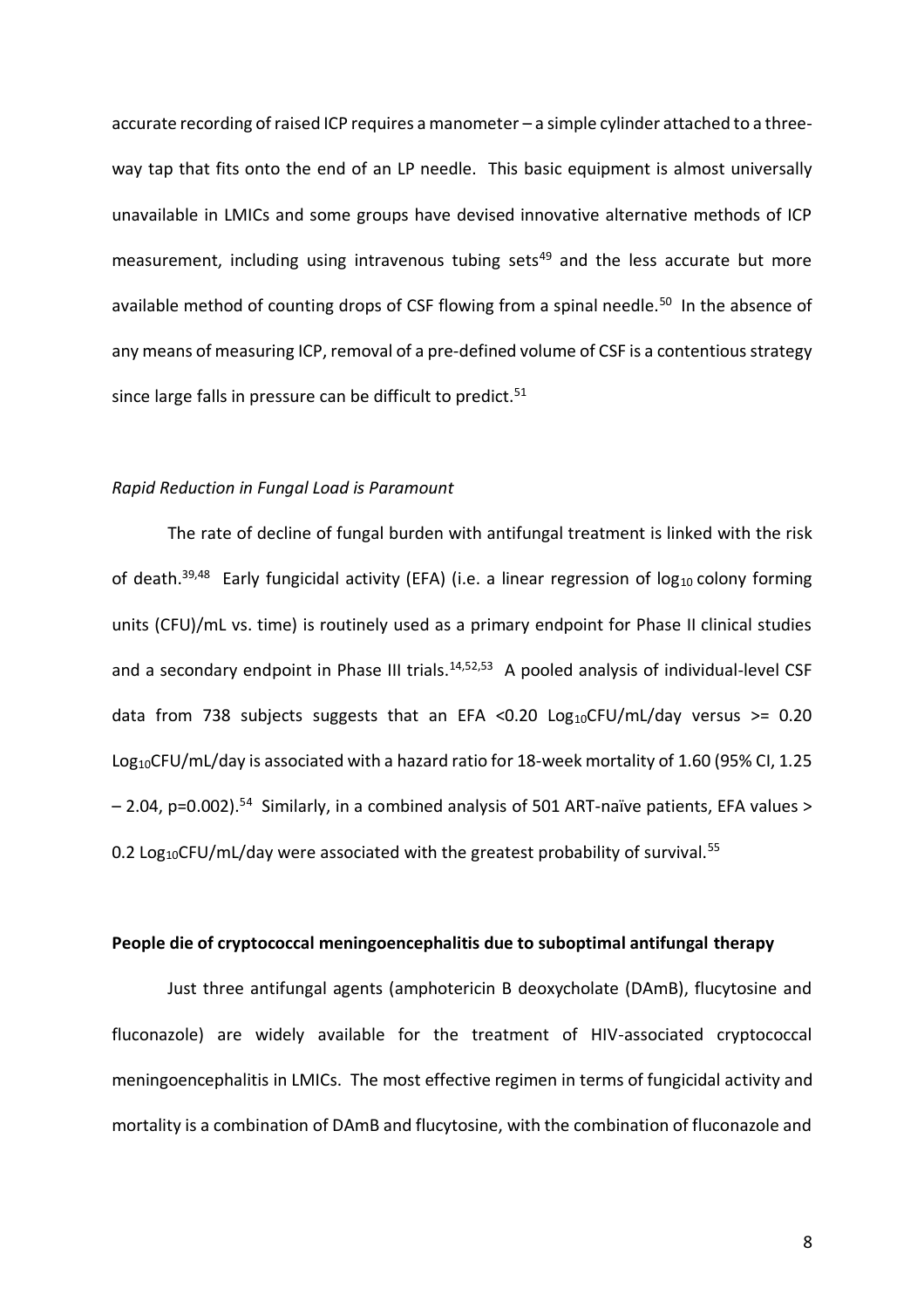flucytosine an alternative. $14,53,56$  The combination of DAmB and fluconazole is less efficacious.<sup>14</sup>

At present, most healthcare systems worldwide that manage patients with cryptococcal meningoencephalitis do not have the resources to deliver effective antifungal therapy, which is predicated on a rapid and sustained reduction in fungal load within the CNS. An improved understanding of the pharmacokinetics and pharmacodynamics of polyenes has enabled a number of innovative induction regimens. The ACTA trial demonstrated the noninferiority of one week of DAmB (1 mg/kg/day) plus flucytosine (100 mg/kg/day) followed by 7 days of fluconazole (1200 mg/day) versus regimens based on two weeks of DAmB, in terms of mortality at ten weeks<sup>14</sup> and one year.<sup>57</sup> The ongoing AMBITION trial tests this approach further by exploiting the relative safety of LAmB, testing induction therapy with a single high dose of LAmB (10 mg/kg) plus 14 days of fluconazole (1200 mg/day) and flucytosine (100 mg/kg/day). 58

Flucytosine is an essential component of effective induction regimens for cryptococcal meningoencephalitis. Combined with DAmB, flucytosine produces more rapid fungicidal activity than fluconazole and enables abbreviation of the course of amphotericin B, thereby minimising toxicity.<sup>14,53</sup> The intrinsic superiority of flucytosine over fluconazole in DAmBbased regimens is probably multifactorial and related to drug penetration into the CNS,<sup>59</sup> a long post antifungal effect<sup>60</sup> and pharmacodynamic synergism between polyenes and flucytosine.<sup>61</sup>

Despite clear evidence of the superiority of regimens containing flucytosine and/or DAmB, many patients with cryptococcal meningoencephalitis are treated with fluconazole monotherapy. Mortality rates are 40-70% with this approach.<sup>62-65</sup> Recent clinical data provide evidence of the acquisition of fluconazole-resistant cryptococcal subpopulations from the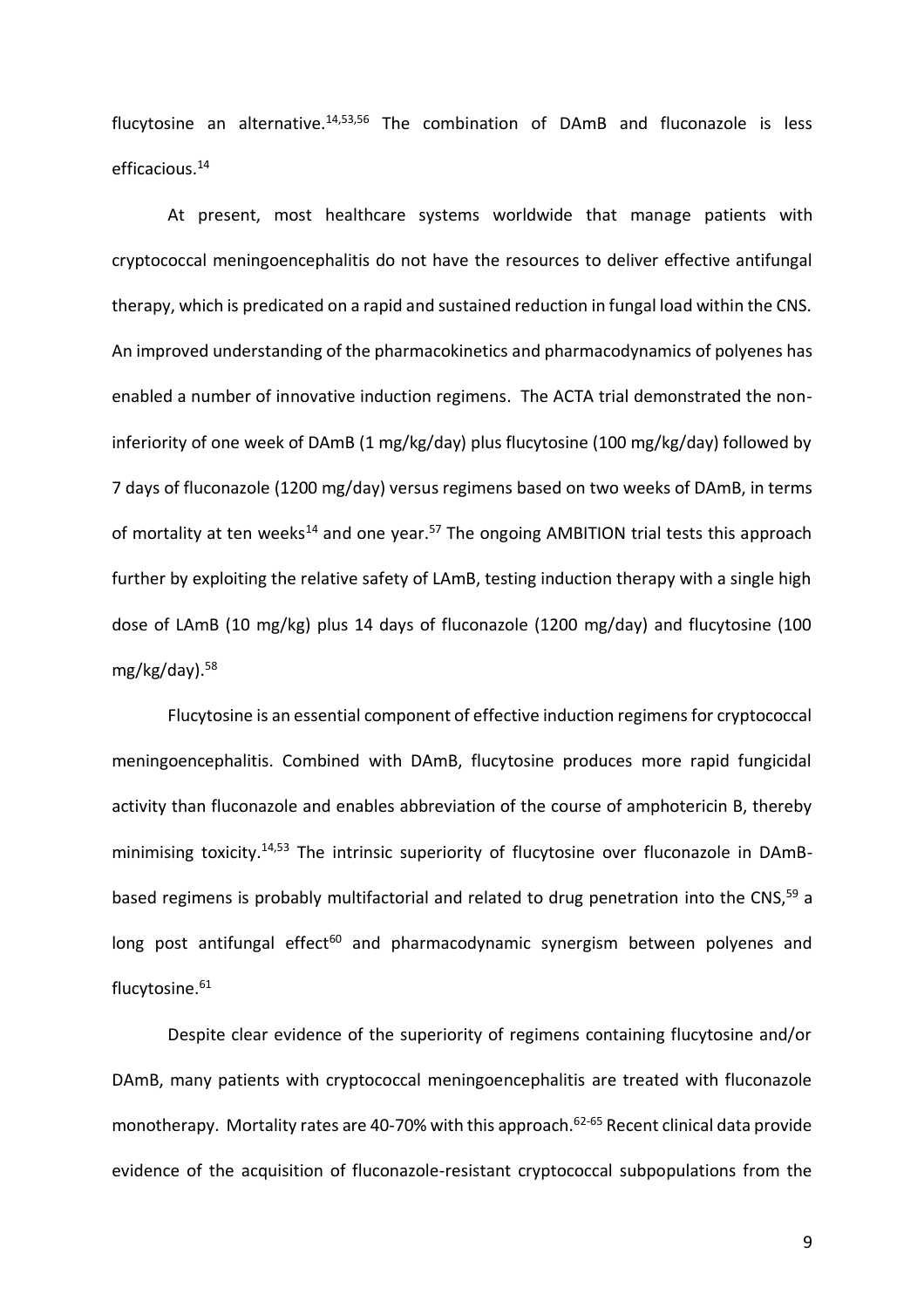environment, and their expansion on fluconazole monotherapy (800-1200 mg/kg/day).<sup>66</sup> Combination therapy with fluconazole (1200 mg/kg/day) and flucytosine (100 mg/kg/day) kills these resistant subpopulations within 14 days.<sup>66</sup> Even among patients infected with wild type strains of *Cryptococcus* spp., approximately half are predicted to fail monotherapy with fluconazole (1200 mg/day) because they will not generate sufficient drug exposure to prevent the emergence of resistant clones.<sup>67</sup>

There are multiple reasons neither flucytosine nor DAmB are routinely administered in LMICs. First, there is lack of access to both drugs.<sup>68</sup> Flucytosine is unregistered in the vast majority of LMICs and throughout Africa.<sup>69,70</sup> The price of flucytosine has historically been prohibitive due to manufacturer pricing monopoly<sup>71</sup> and a perception that profit margins from LMICs do not justify the resources required to scale up manufacturing.<sup>69</sup> In turn, this has contributed to a lack of demand for flucytosine from practitioners who are unfamiliar with the drug. $69,70$  However, there is recent cause for optimism. In the AMBITION trial, flucytosine is being procured for approximately US\$ 180 for a 2-week course.<sup>72</sup> At this price, the combination of flucytosine and fluconazole is cost-effective in sub-Saharan Africa compared with fluconazole monotherapy when hospital care costs and mortality are also considered (incremental cost-effectiveness ratio (ICER) US\$65 per life-year saved).<sup>73</sup> Furthermore, the global pharmaceutical company Mylan has received WHO prequalification for flucytosine, which will facilitate accelerated registration in LMICs<sup>74</sup> and Strides, a generic manufacturer, has received US Food and Drug Administration (FDA) approval for the drug.<sup>75</sup> UNITAID have announced a programme to support use of flucytosine and LAmB in 7 African countries.<sup>76</sup> In South Africa, flucytosine is available for routine use in the Western Cape and at a number of tertiary centres, with early indications of a subsequent fall in in-hospital mortality.69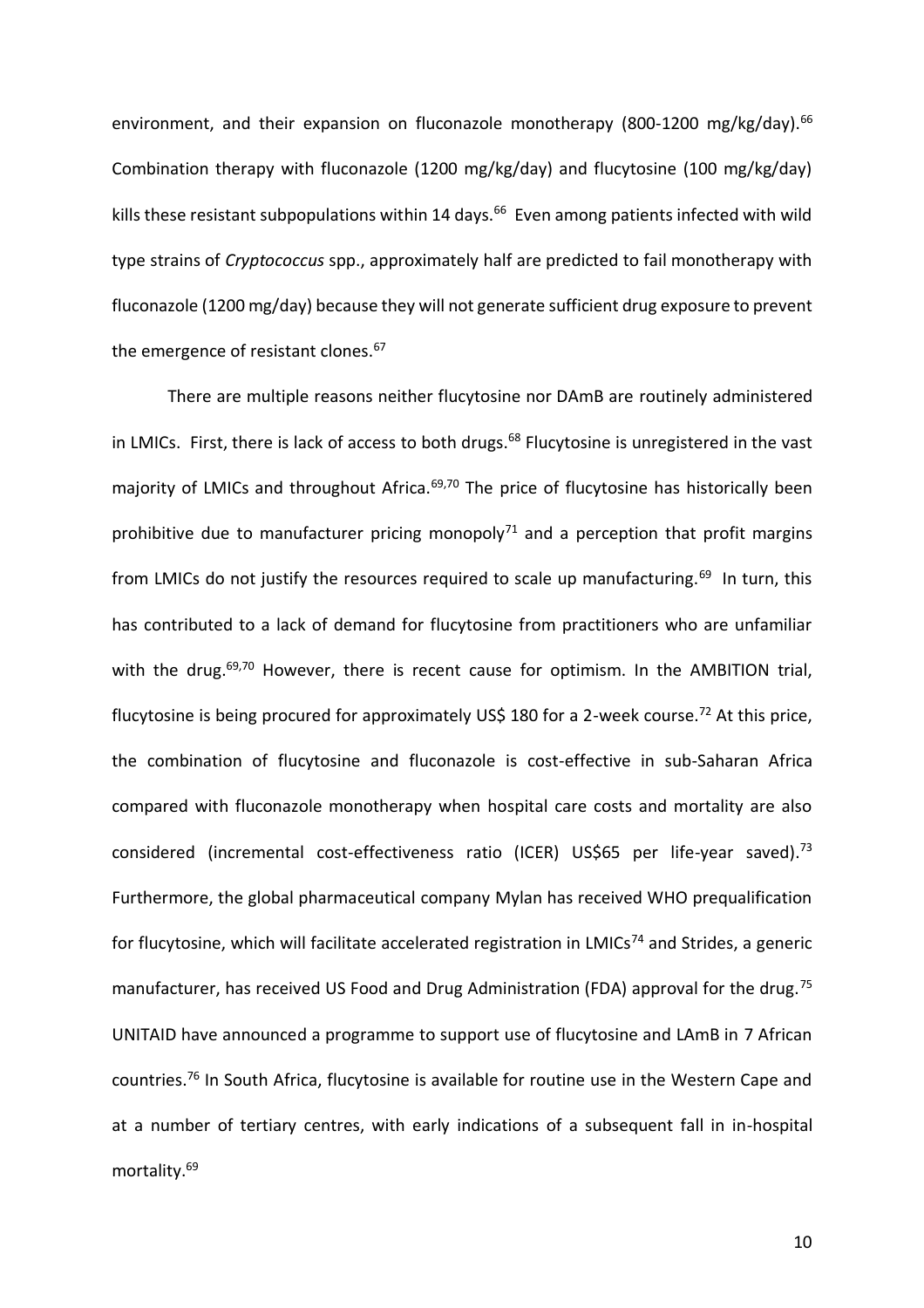For the most effective regimen of 1 week of DAmB plus flucytosine for induction therapy,<sup>14</sup> the ICER per life-year saved in sub-Saharan Africa is US\$208.<sup>77</sup> While DAmB is frequently licensed for use in LMICs, $68$  it remains unaffordable or unavailable in much of Africa. Training for safe DAmB administration is scarce and funding and procurement uncoordinated.<sup>70</sup> Access is somewhat better in Asia, where regional generic manufacturers can produce DAmB.<sup>34</sup> However, there are indications of progress. Amphotericin B formulations, flucytosine and fluconazole are now included in the WHO Model List of Essential Medicines.<sup>78</sup> The availability of LAmB should increase in 116 LMICs in response to an access initiative from Gilead Sciences.<sup>79</sup> The ARV Procurement Working Group (APWG), whose members include CHAI, PEPFAR, The Global Fund and 3 offices of the United Nations, recently expanded its scope to include LAmB, DAmB and flucytosine in its list of monitored products.<sup>80</sup>

The second barrier to effective antifungal therapy in LMICs is the inability to monitor and manage life-threatening adverse events. This is especially the case for DAmB, which can cause dose-related nephrotoxicity, electrolyte derangements leading to cardiotoxicity, and direct suppression of erythropoiesis resulting in severe anaemia.<sup>81,82</sup> Pharmacokinetic data suggest that dosages of DAmB that approach 1 mg/kg/day cause enough toxicity to offset mortality gains made in terms of CSF sterilisation.<sup>83</sup> While DAmB dosages approaching 1.0 mg/kg/day have not been directly compared in monotherapy in a clinical trial, 0.7 mg/kg/day and 1 mg/kg/day have been compared in combination with flucytosine (100 mg/kg/day). $84$ The 1 mg/kg/day dosage was associated with higher EFA but not with a reduction in mortality.<sup>84</sup> Abbreviated amphotericin B-based regimens are hoped to improve the balance between fungicidal efficacy and tolerability.14,58

The option of an all-oral regimen of flucytosine and fluconazole mitigates some of the risks of parenteral drug administration. The safety profile of flucytosine compares favourably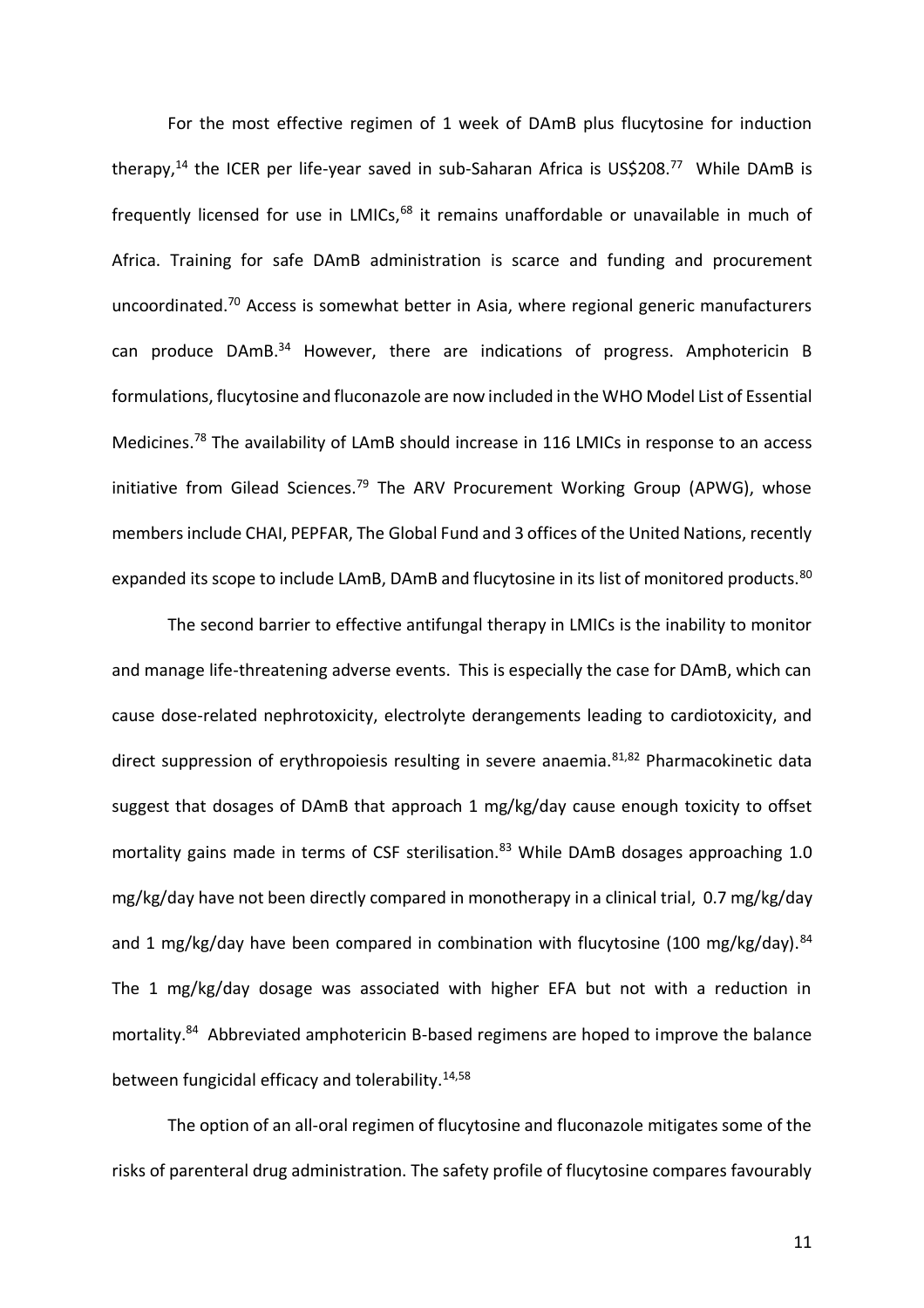to DAmB, although it can cause dose-dependent bone marrow suppression and hepatotoxicity.<sup>85</sup> Fluconazole undergoes extensive metabolism in the liver and can (rarely) cause reversible hepatocellular toxicity.

Thirdly, the prospect of effective antifungal therapy is limited by polypharmacy, most frequently with ART and anti-tuberculosis medications. Drug interactions are common. Rifampicin reduces the area under the concentration-time curve of fluconazole by  $22\%,^{86}$ limiting the likelihood of fluconazole pharmacokinetic target attainment. The potential for additive toxicity underscores the obligation to monitor renal and hepatic function, possibly for months - for example with IPT and long term fluconazole.<sup>87</sup> The pill burden for patients taking prolonged therapy for polymicrobial infection is onerous and suboptimal adherence is common.<sup>31</sup>

# **Patients Die Because of an Inability to Predict and Manage Immunological Dysregulation**  *The role of inflammation in pathogenesis is complex*

Survival from cryptococcal meningoencephalitis depends on a balanced inflammatory response - sufficient to clear the fungus, but not so much that it induces collateral damage to the host (see the damage-response framework of microbial pathogenesis).<sup>88,89</sup> A parabolic relationship exists such that host damage is maximal in response to both the weakest and the strongest immune responses.<sup>89</sup> The inability to predict where an individual is located along the damage-response framework parabola renders the design of interventions to control the host response fraught with uncertainty.<sup>88,89</sup>

*The potential of immunological adjuncts to standard antifungal therapy has not yet been realised*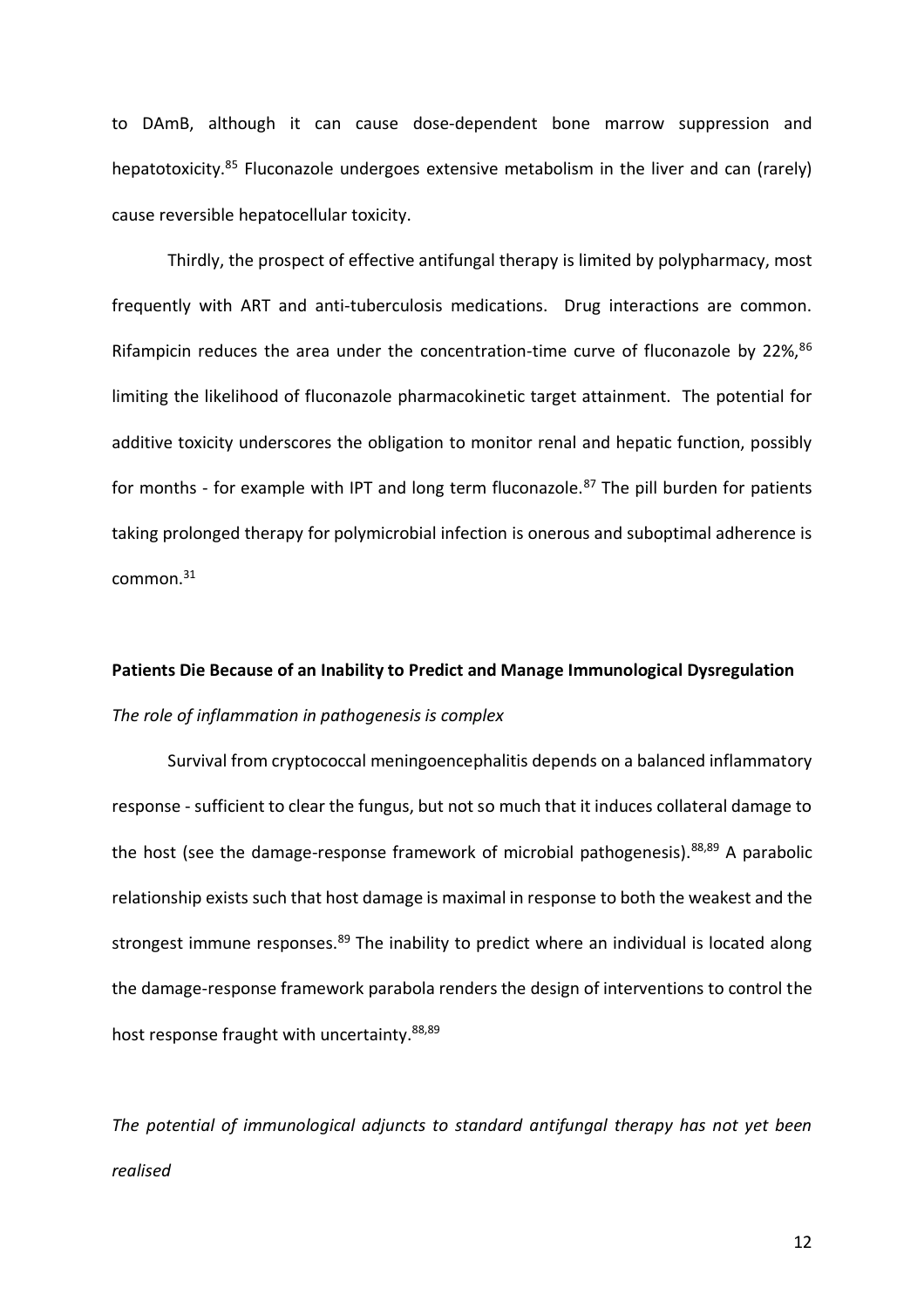In patients with a first episode of HIV-associated cryptococcal meningoencephalitis, low baseline levels of pro-inflammatory cytokines (i.e. interferon (IFN)- $\gamma$ , tumour necrosis factor (TNF)- $\alpha$  and interleukins 2, 6, 8 and 17) are associated with increased mortality.<sup>39,90,91</sup> Conversely, an early pro-inflammatory response and classical macrophage activation imparts an EFA and mortality benefit.<sup>90-93</sup> In HIV-seronegative patients, there may be a relatively strong cellular immune response in the CNS with abundant pro-inflammatory cytokines, but dysfunctional phagocytosis.<sup>94</sup>

Interventions designed to augment the host response are not in routine use. Two clinical trials have demonstrated that administration of IFN- $\gamma$  in combination with amphotericin B promotes inflammation, increases fungal clearance from CSF and produces a trend towards improved survival in HIV-associated cryptococcal meningoencephalitis.<sup>93,95</sup> However, this has not been tested in Phase III clinical trials. Further work is needed to select those patients most likely to benefit - likely those with minimal endogenous IFN- $\gamma$ responses.<sup>96</sup> The use of monoclonal antibodies directed against cryptococcal capsular polysaccharide presents another promising approach. One such antibody, 18B7, was well tolerated up to doses of 1 mg/kg in a Phase I clinical trial<sup>97</sup> although no efficacy data currently exist.

Concerns related to an overly exuberant immune response have prompted the use of anti-inflammatory agents. There are case reports of corticosteroids reducing raised ICP and/or improving neurological sequelae in non-HIV cryptococcal meningoencephalitis <sup>98-100</sup>. In contrast, the use of dexamethasone is detrimental as an adjunct to antifungal therapy in PLHIV. While it does reduce ICP in this population, it is associated with rapid early declines in TNF- $\alpha$  in CSF,<sup>101</sup> slower clearance of *Cryptococcus* spp. from CSF, increased morbidity and probably excess mortality.52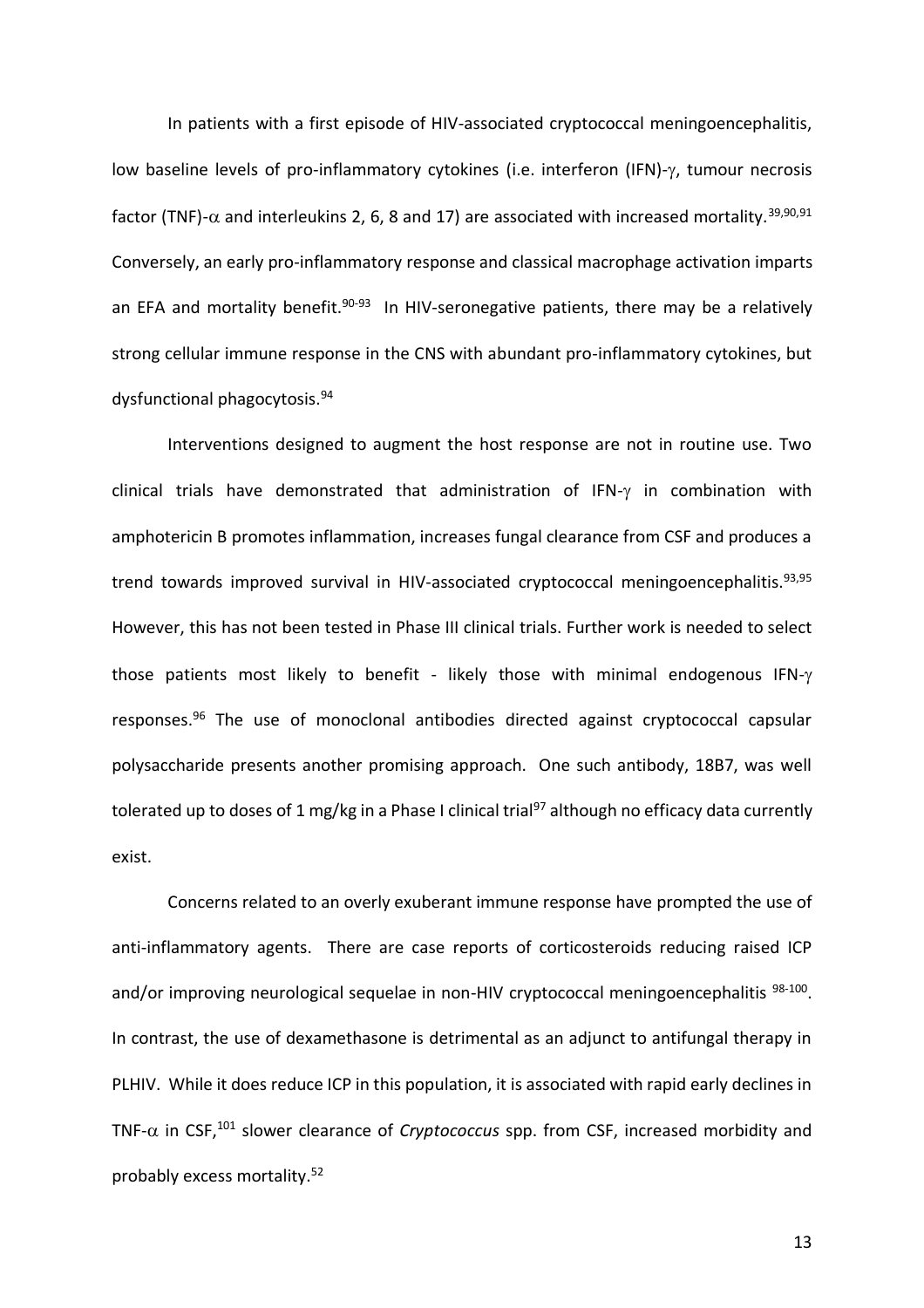#### *IRIS is a persistent problem*

Cryptococcal IRIS is an important cause of death. IRIS occurs in 10-20% of cryptococcal meningoencephalitis patients during immunological restoration on ART<sup>102-104</sup> and in 5-12% of solid-organ transplant recipients.<sup>105</sup> Risk factors in the non-HIV population include rapid reduction in immunosuppressive therapy - in particular, discontinuation of calcineurin inhibitors – and resolution of immunosuppressive disorders.<sup>105-107</sup> In apparently immunocompetent individuals, a post-infectious inflammatory response syndrome (PIIRS) has been described, characterised by non-recovery of mental status despite sterile CSF.<sup>108</sup>

Most of the description of cryptococcal IRIS derives from HIV-associated disease. Prior to ART initiation, in patients who go on to develop IRIS, there is a paucity of inflammatory cytokines in the CNS.<sup>109-111</sup> During immunological reconstitution, there is CNS recruitment of monocytes and T cells.<sup>112,113</sup> However, these immunological effectors fail to completely clear the inciting antigen, $103,110$  leading to persistently increased levels of proinflammatory biomarkers including C-reactive protein and D-dimer.<sup>103,114</sup> The ensuing inflammation mimics uncontrolled fungal infection with neurological signs and symptoms and raised ICP. Early ART initiation is associated with CNS cellular infiltrate, macrophage/microglial activation and increased mortality, compared with late ART initiation (1-2 weeks versus 4-6 weeks after diagnosis of cryptococcal meningoencephalitis).<sup>115</sup> ART initiation should be deferred in cryptococcal meningoencephalitis patients if there is any risk of rapid CNS immune reconstitution based on their ART history.<sup>116</sup> In solid-organ transplant recipients, reduction of immunosuppression is thought to promote a switch from a medically-induced Th2 dominant immunophenotype to a Th1 proinflammatory response, triggering a clinical picture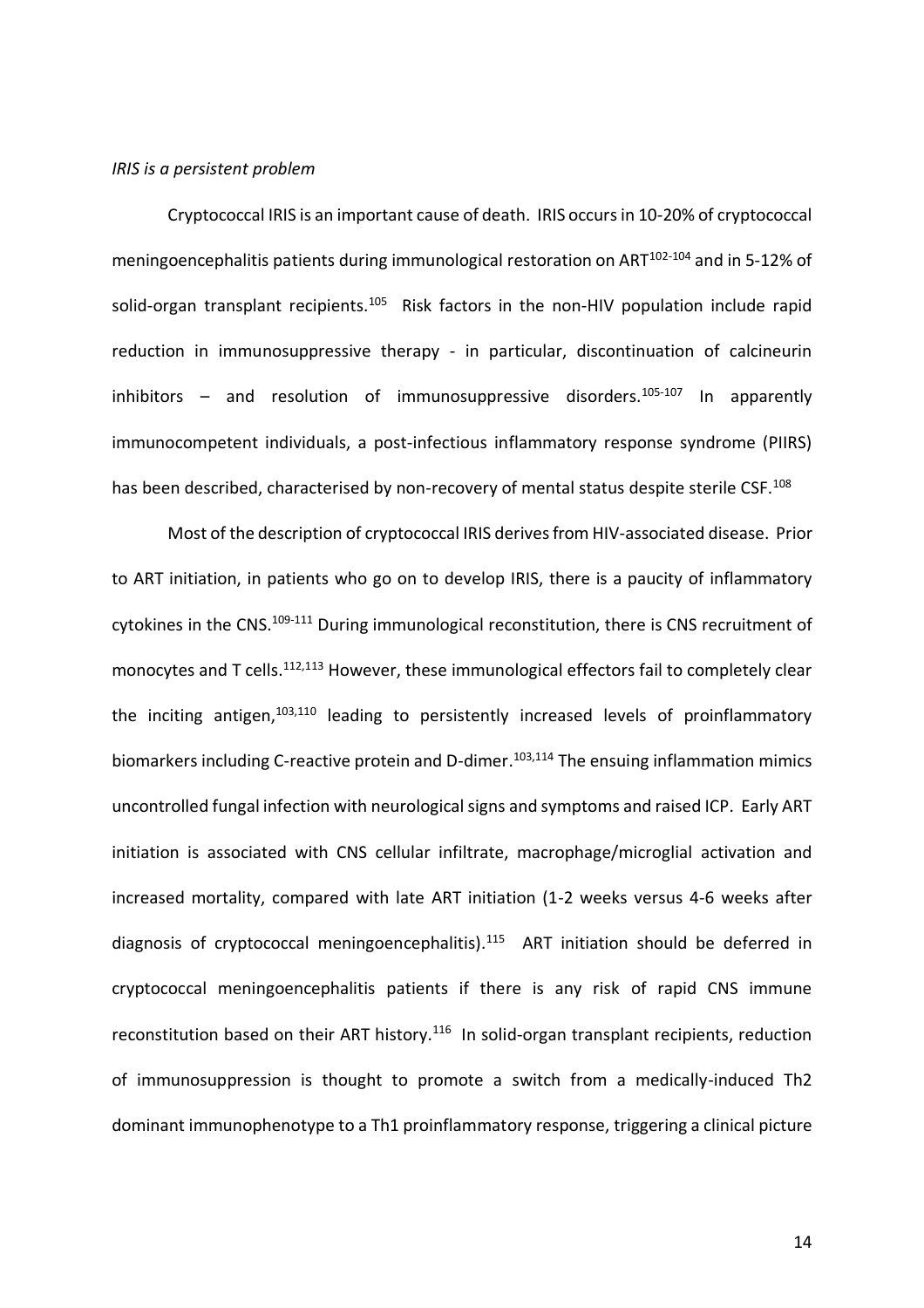$comparable to that seen in PLHIV.<sup>114</sup>$  In apparently immunocompetent patients with PIIRS there is T-cell inflammation and axonal damage but an intact IFN- $\gamma$  response.<sup>108</sup>

Treatment of IRIS remains unsatisfactory. Uncertainty about the possibility of an incompletely treated fungal infection (CrAg can remain positive for years after successful treatment, and cryptococcal culture can take 14 days) often promotes long courses of induction antifungal therapy. The only agents with which there is experience for treatment of IRIS are corticosteroids,<sup>106,117</sup> which are at best imprecise agents for rebalancing immune function. Large prospective studies involving longitudinal clinical, microbiological and immunophenotypic characterisation of subjects are required to define immune pathways amenable to safe and predictable intervention.<sup>118</sup>

#### **A complex medical and social context**

#### *Cryptococcal meningoencephalitis is a manifestation of a severely impaired host*

Advanced stages of HIV are associated with a range of debilitating and interrelated conditions including chronic diarrhoea, oesophageal candidiasis, malnutrition, disseminated mycobacterial and viral infections, recurrent sepsis, pneumonias and non-cryptococcal mycoses.119,120 At autopsy, patients with confirmed cryptococcal infection display evidence of multiple concomitant life-threatening conditions, such that the immediate cause of death is difficult to distinguish.<sup>37,120</sup> Of 514 patients with cryptococcal meningoencephalitis in Cape Town, 10 (1.9%) had microbiologically-confirmed dual CNS infection with tuberculosis, syphilis or bacterial meningitis.<sup>121</sup>

*Cryptococcal meningoencephalitis occurs where society is stretched*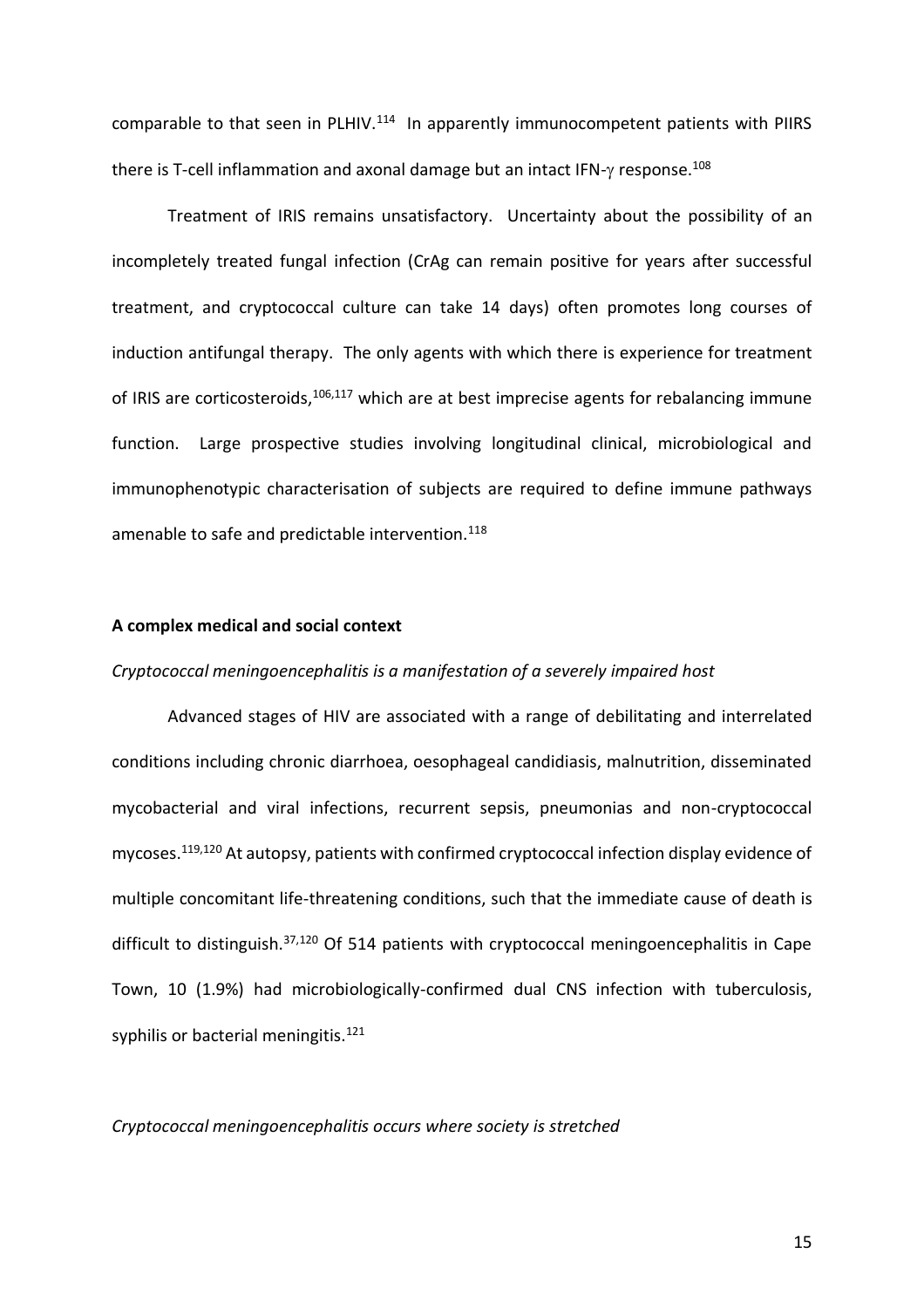Delays to diagnosis are common in settings where resources are limited. Caring and family responsibilities, logistical challenges related to travel and opportunity costs impede early presentation to health services. Psychosocial factors are often-overlooked but potentially important contributors to late presentation.<sup>122</sup> For patients who are able to reach a healthcare facility, a CSF India Ink preparation is positive in 70-90% of cases,  $39$  but this depends on diagnostic laboratory facilities and expertise. In contrast, the sensitivity and specificity of the CrAg LFA in serum are up to 100% and 99.5%, respectively, and in CSF 99.3% and 99.1%, respectively.<sup>123,124</sup> Thus, for diagnosis as well as pre-emptive screening, the availability of this assay is essential to improve outcomes from cryptococcal meningoencephalitis.

# *Mortality from cryptococcal meningoencephalitis is a symptom of under resourced healthcare systems*

High quality supportive care is difficult to provide in settings where nursing staff are scarce. For comparison, per 10,000 population, there are 81.72 and 28.12 nursing staff and doctors, respectively, in the UK, 13.08 and 9.05 in South Africa and 4.39 and 0.36 in Malawi.<sup>125</sup> Patients with cryptococcal meningoencephalitis are medically complex and often have reduced conscious level. Optimal care requires administration of intravenous therapy, frequent neurological observations, serial LPs and prevention of clinical complications. Concomitant opportunistic infections must be screened for and managed.

In 2017, the WHO recommended a package of care for patients with AHD (CD4 cell count <200 cells/mm<sup>3</sup> or WHO stage 3 or 4 event).<sup>126</sup> The package includes CrAg screening, tuberculosis screening plus IPT, co-trimoxazole prophylaxis, guidelines on ART initiation and tailored adherence counselling. In 2019, UNITAID invested US\$ 20 million in measures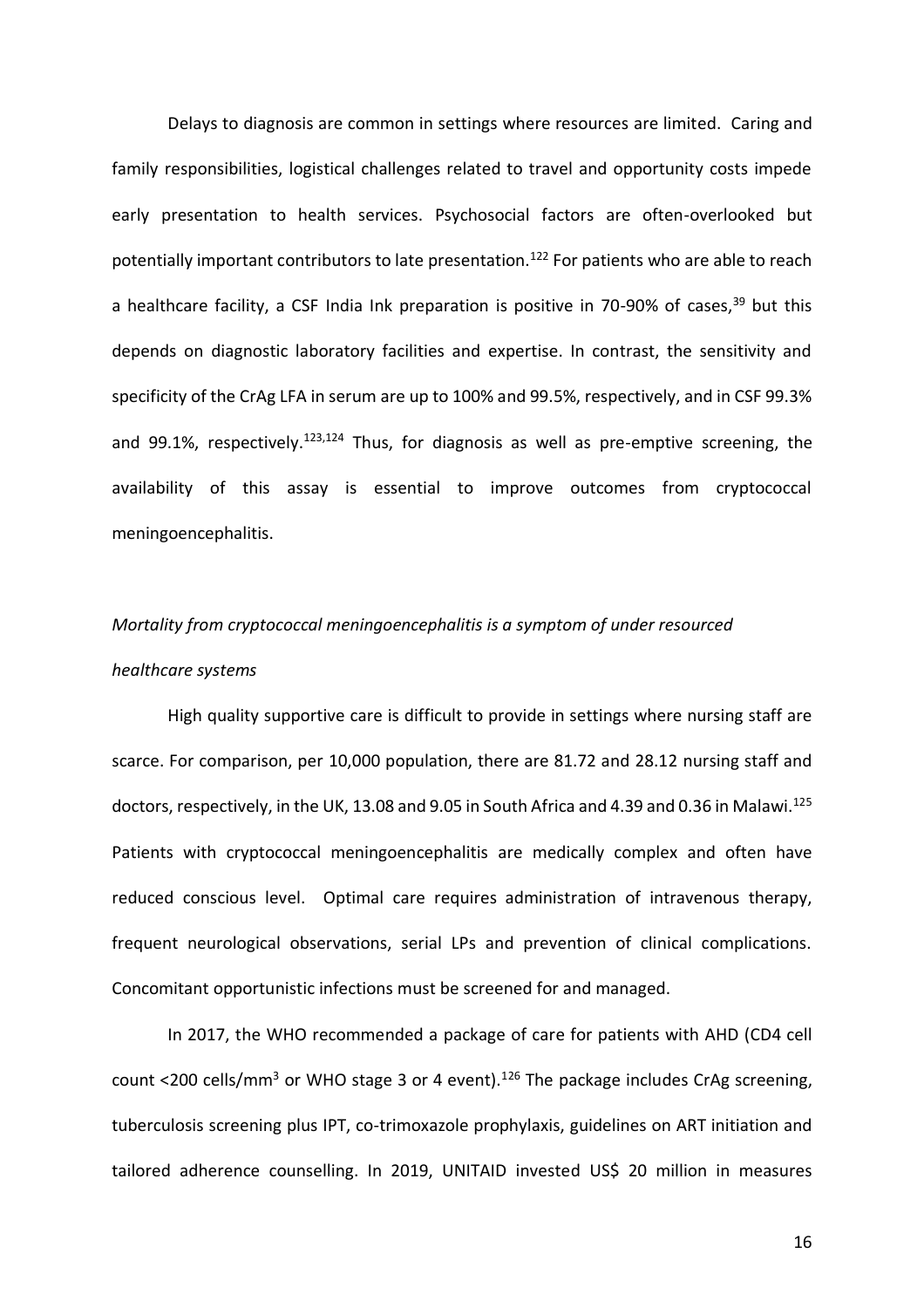implemented by Clinton Health Access Initiative (CHAI) intended to widen access to these packages through partnership with civil society, academia, governments, non-governmental organisations and other global health partners.<sup>76</sup> Médecins Sans Frontières (MSF) and the Elizabeth Glaser Paediatric AIDS Foundation are among those organisations with AHD care package programs.<sup>127</sup> These initiatives are being rolled out in 7 LMICs this year. However, the task is not trivial. Implementation must be supported by clinical and laboratory facilities, training, supervision, clinical escalation protocols, mobile outreach and follow up capacity. Evaluation of implementation will be central to refining models that can be scaled up by national administrations and other funding bodies.<sup>76</sup>

# **Thinking outside of the triangle; alternatives to amphotericin B deoxycholate, flucytosine and fluconazole**

The drug pipeline for cryptococcal meningoencephalitis has historically been slow to progress. Clinical trials of repurposed drugs such as sertraline<sup>128</sup> and tamoxifen<sup>129</sup> as adjuncts to polyene-based therapy have been disappointing. An ideal antifungal candidate for cryptococcal meningoencephalitis would exhibit at least equal potency to amphotericin B, with an improved safety profile and oral administration. Thankfully, a number of promising novel agents are in development (table 1). In addition, a project run by the Drugs for Neglected Diseases Initiative (DNDi) with European and African partners that aims to develop a modified-release formulation of flucytosine was initiated in July 2020.<sup>140</sup> Neurapheresis is a novel technique under study designed to reduce CSF fungal burden and control ICP using extracorporeal filtration of CSF.<sup>141</sup> This may prove to be a treatment option in well-resourced settings.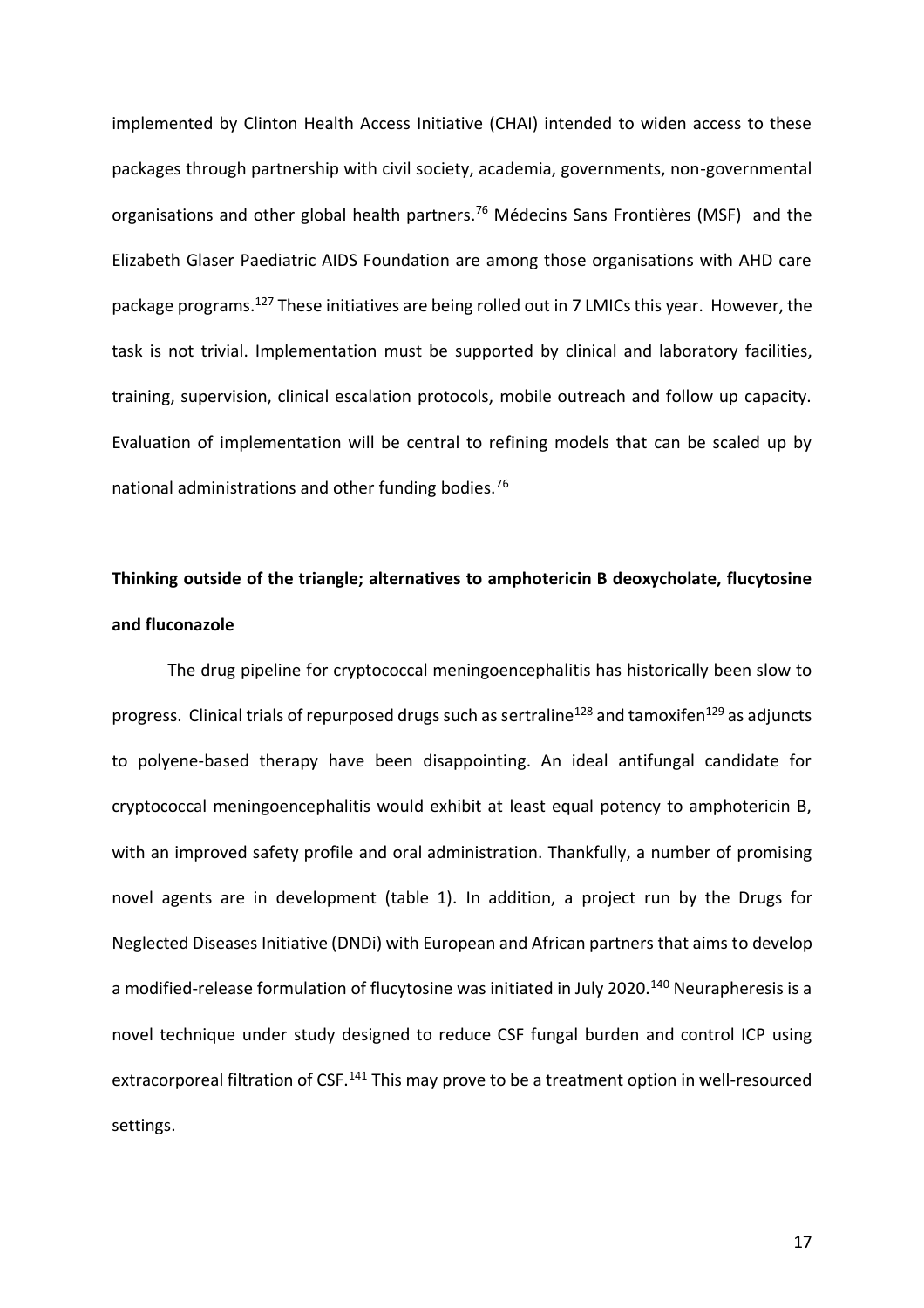It is key that the effort committed to these novel developments is translated into tangible clinical benefits. In 2018, cryptococcal meningoencephalitis was added to the FDA list of tropical diseases that qualify for a priority review voucher.<sup>142</sup> The WHO prequalification scheme aims to support national authorities through quality assurance. Crucially, existing and novel drugs for cryptococcal meningoencephalitis must be affordable to the countries that bear the burden of cryptococcal meningoencephalitis to be effective in a real-world sense.

#### **Challenges and Opportunities**

The burden of mortality from cryptococcal meningoencephalitis is huge. While at an individual patient level, the reasons for death are undeniably part of a larger picture of advanced immunosuppression, there are widespread systematic failings that contribute to excessive mortality. These include health system challenges, failures in the development and delivery of therapeutics and a lack of implementation capacity commensurate with the burden of suffering and mortality from this disease (Figure 2). Best treatment practices remain aspirational for many countries. Interventions with proven mortality benefit such as repeated therapeutic LPs and administration of amphotericin B and flucytosine are either unfeasible or unavailable in LMICs. Even in middle- and high-income countries, mortality rates of 20-40% persist.<sup>6</sup> Contrary to widespread assumption, funding for cryptococcal meningoencephalitis does not fall within the remit of HIV funding, despite being the second most frequent cause of HIV-related deaths after tuberculosis.<sup>6</sup> Since it does not meet WHO criteria for recognition as a neglected tropical disease, it does not receive funding from this route either.<sup>143</sup> In 2018, cryptococcal meningoencephalitis received just 0.2% (7.7 million US\$) of available relevant research and development funding, compared with 17% (684.6 million US\$) of funding directed towards R&D for tuberculosis.<sup>144</sup>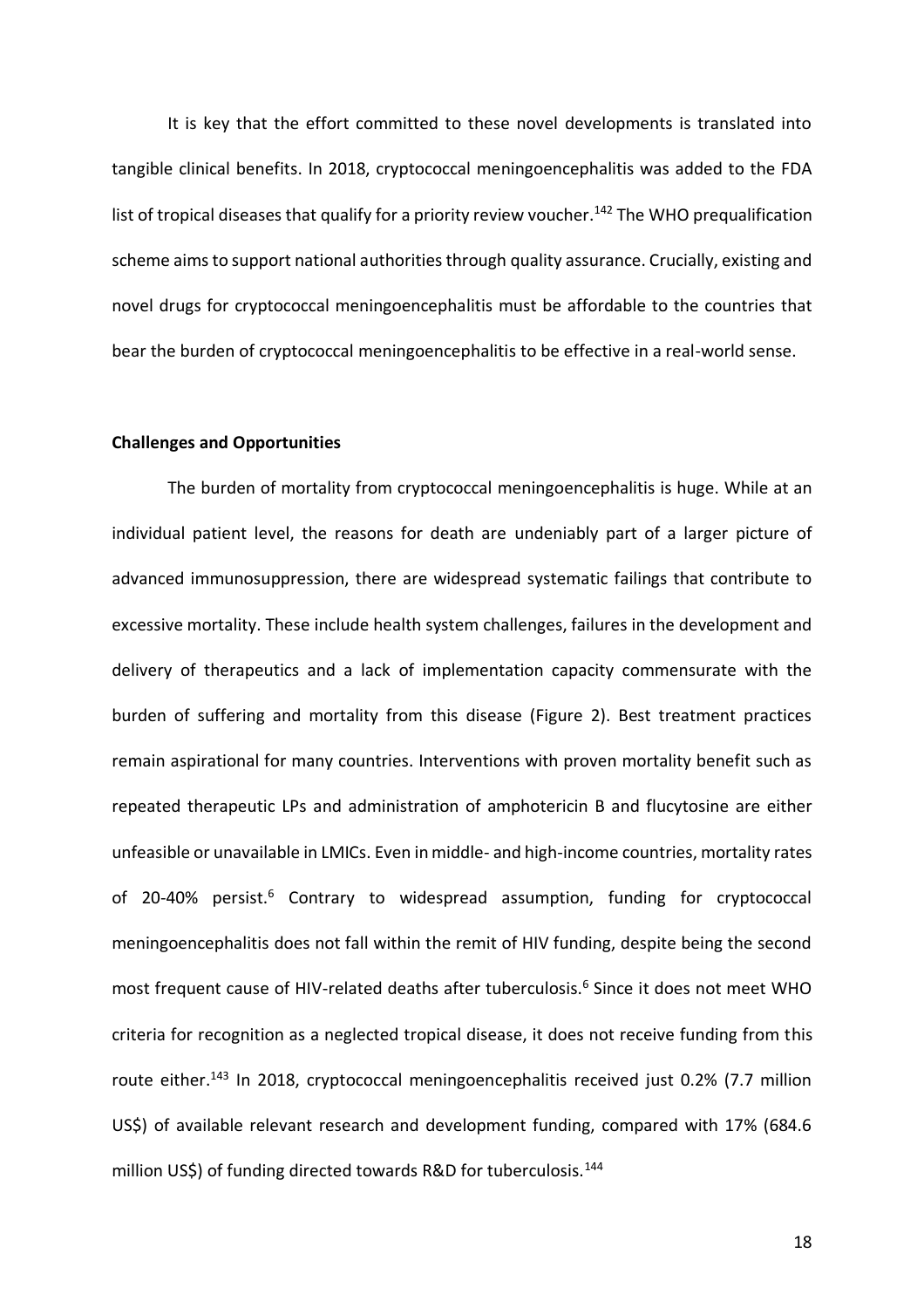Importantly, we are now at an inflection point in terms of recognition, funding, research and action to address the burden of morbidity and mortality from cryptococcal meningoencephalitis. Implementation of the LFA and trials of novel treatment regimens are essential developments that are specifically designed for implementation in the clinical settings of greatest need.<sup>14,58</sup> The WHO has increased the strength of its recommendation for CrAg screening in at-risk populations.<sup>34</sup> Examples of country-specific training in the prevention and management of cryptococcal meningoencephalitis now exist.<sup>145</sup> The ACTA trial results were swiftly incorporated into WHO guidelines.<sup>34</sup> Considerable advocacy efforts by the cryptoMAG consortium, MSF and others have played a large role in numerous significant policy advances.<sup>70,146</sup> Cryptococcal meningoencephalitis has been declared a neglected disease in the G-finder report, highlighting the need for affordable, efficacious drugs suitable for resource-poor settings.<sup>147</sup> The DREAMM trial (NCT03226379) is implementing packages of tests and treatment for HIV-related meningoencephalitis in Tanzania, Malawi and Cameroon. The APWG now lists flucytosine, LAmB and DAmB among its monitored products.<sup>80</sup> The anti-cryptococcal drug development pipeline is more promising than it has been in a generation.

The cryptococcal research and advocacy community is small but active. The current era is characterised by innovation and momentum in terms of novel technologies and treatment strategies that are designed to be feasible in LMICs. It is imperative that this momentum is maintained and links with funders, large scale implementers and ministries of health strengthened. Specific priority targets for action are outlined in table 2. While there is room for cautious optimism in considering the future for patients with cryptococcal meningoencephalitis, this is no time for complacency. The advances that have been made must be viewed as the start of a new era – significant needs remain unmet and until they are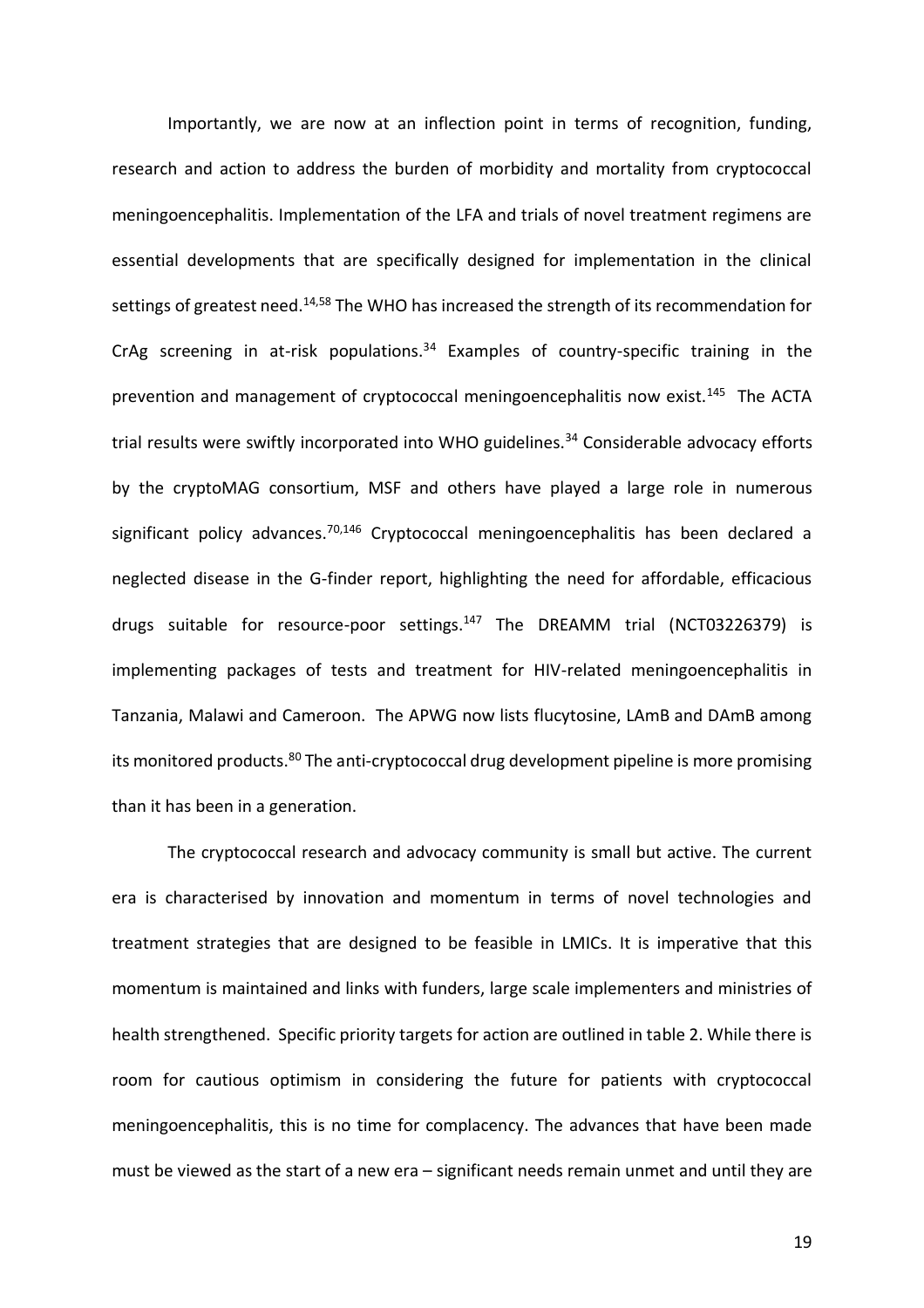addressed, people will continue to die in the hundreds of thousands from a preventable and treatable disease.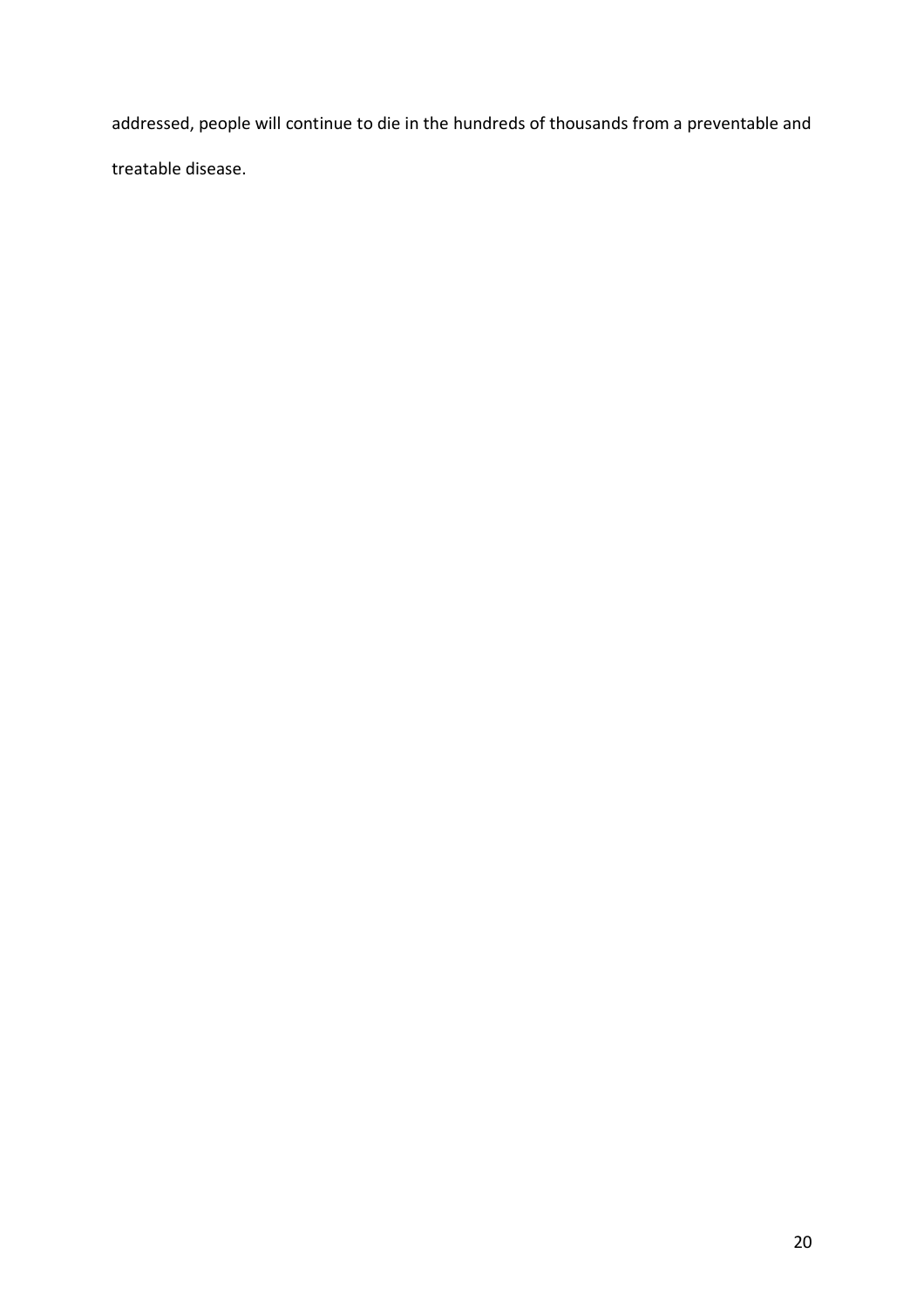#### **Search strategy and selection criteria**

We searched PubMed and Google Scholar for articles published up to June 30, 2020, using the terms "cryptococcal meningitis", "cryptococcal meningoencephalitis", "HIV-associated meningitis" or "cryptococcosis", in combination with "mortality", "incidence", "prevalence", "screening", "drug\*", "therapy", "treatment" or "IRIS". We reviewed these articles, and relevant articles in the references of these articles. No language restrictions were applied. We consulted experts in the field to identify additional relevant studies, advocacy groups, and policy advances.

# **Acknowledgments**

KES is a Wellcome Trust Clinical PhD Fellow (203919/Z/16/Z). JND has received grant funding from the Wellcome Trust, the UK Medical Research Council, the UK Department for International Development, The National Institutes for Health, The British Medical Association, the Li Ka Shing Foundation and the British Infection Society. WH holds awards from the Medical Research Council, National Institute of Health Research, FDA and the European Commission. JNJ holds grant funding from the Wellcome Trust, the UK Medical Research Council, the UK Department for International Development, the Swedish International Development Agency, the National Institutes for Health, and the U.K. National Institute for Health Research (NIHR) using Official Development Assistance (ODA) funding through a Global Health Professorship (grant RP-2017-08-ST2-012). The views expressed are those of the authors and not necessarily those of the NHS, NIHR, or the Department of Health and Social Care.

# **Contributors**

KES and WH conceived this Review. KES performed the initial literature search, wrote the first draft of the manuscript and designed and drafted the tables and figures. All authors contributed to, reviewed and approved the final draft.

#### **Declaration of interests**

# KES, AL, MA, TH, HCM, DGL – Nil

TB has received research funding from Gilead sciences and speaker fees from Gilead Sciences and Pfizer. JND has received fees for scientific consulting for Viamet Pharmaceuticals. JRP has research grants and performs consultation for Astellas, Pfizer, Merck, F2G, Amplyx, Matinas, Scynexis, Appili and Minnetronix. WH holds or has recently held research grants with F2G, Astellas Pharma, Spero Therapeutics, Antabio, Allecra, Bugworks, and NAEJA-RGM. WH has received personal fees in his capacity as a consultant for F2G, Amplyx, Ausperix, Spero Therapeutics, VenatoRx, Pfizer and BLC/TAZ.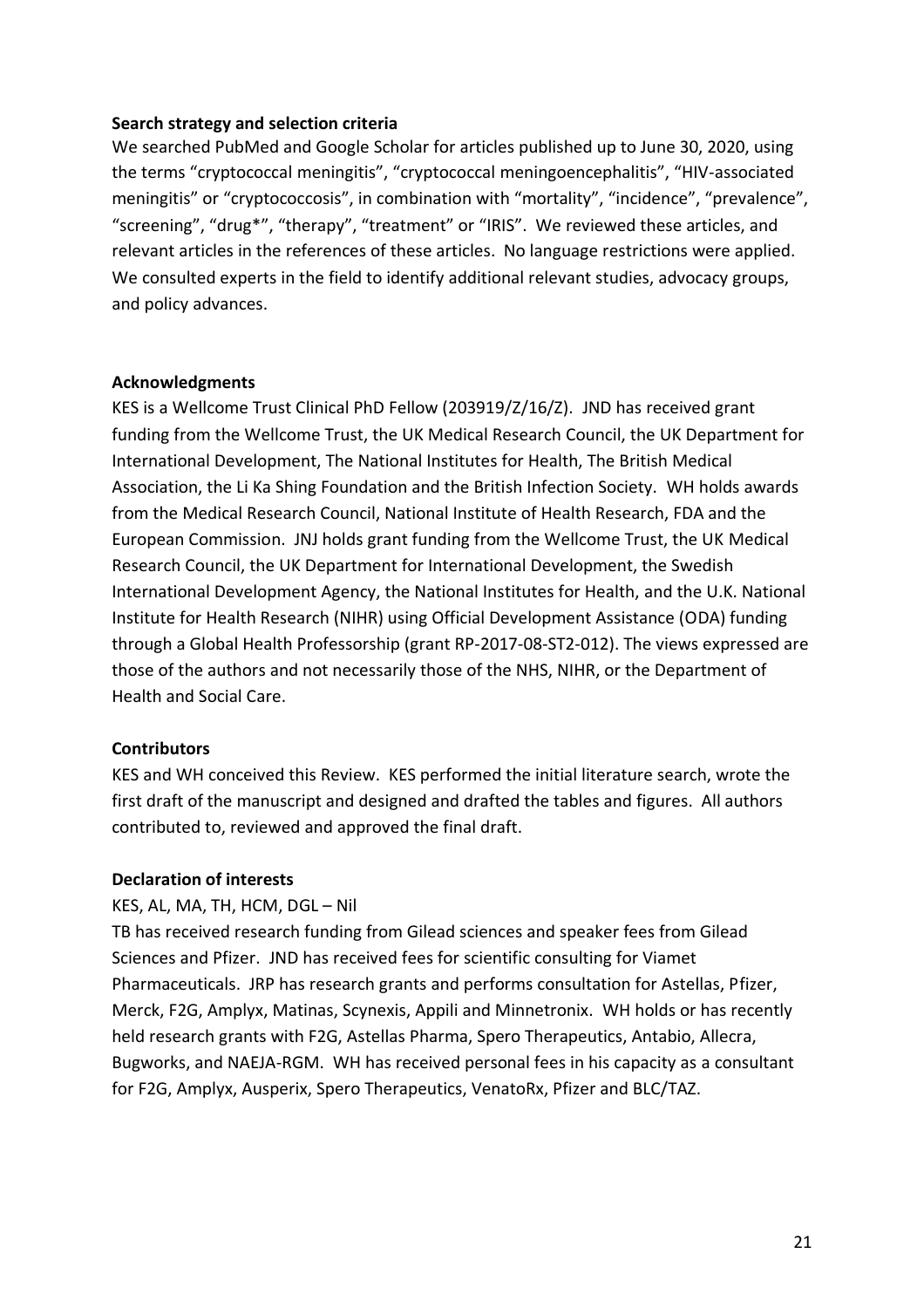# **References**

1. May RC, Stone NRH, Wiesner DL, Bicanic T, Nielsen K. Cryptococcus: from environmental saprophyte to global pathogen. *Nature Reviews Microbiology* 2016; **14**(2): 106-17.

2. Heitman J, Kozel TR, Kwon-Chung KJ, Perfect JR, Casadevall A. Cryptococcus: from human pathogen to model yeast: ASM press; 2010.

3. Galanis E, MacDougall L, Kidd S, Morshed M, Group BCCgW. Epidemiology of Cryptococcus gattii, British Columbia, Canada, 1999–2007. *Emerging infectious diseases* 2010; **16**(2): 251.

4. Litvintseva AP, Thakur R, Reller LB, Mitchell TG. Prevalence of clinical isolates of Cryptococcus gattii serotype C among patients with AIDS in Sub-Saharan Africa. *J Infect Dis* 2005; **192**(5): 888-92.

5. Mwaba P, Mwansa J, Chintu C, et al. Clinical presentation, natural history, and cumulative death rates of 230 adults with primary cryptococcal meningitis in Zambian AIDS patients treated under local conditions. *Postgraduate Medical Journal* 2001; **77**(914): 769- 73.

6. Rajasingham R, Smith RM, Park BJ, et al. Global burden of disease of HIV-associated cryptococcal meningitis: an updated analysis. *Lancet Infect Dis* 2017.

7. Beardsley J, Sorrell TC, Chen SCA. Central Nervous System Cryptococcal Infections in Non-HIV Infected Patients. *Journal of fungi (Basel, Switzerland)* 2019; **5**(3): 71.

8. Carlson RD, Rolfes MA, Birkenkamp KE, et al. Predictors of neurocognitive outcomes on antiretroviral therapy after cryptococcal meningitis: a prospective cohort study. *Metabolic brain disease* 2014; **29**(2): 269-79.

9. Liao CH, Chi CY, Wang YJ, et al. Different presentations and outcomes between HIVinfected and HIV-uninfected patients with Cryptococcal meningitis. *Journal of Microbiology, Immunology & Infection* 2012; **45**(4): 296-304.

10. Tenforde MW, Mokomane M, Leeme T, et al. Advanced Human Immunodeficiency Virus Disease in Botswana Following Successful Antiretroviral Therapy Rollout: Incidence of and Temporal Trends in Cryptococcal Meningitis. *Clin Infect Dis* 2017; **65**(5): 779-86.

11. Britz E, Perovic O, von Mollendorf C, et al. The Epidemiology of Meningitis among Adults in a South African Province with a High HIV Prevalence, 2009-2012. *PLOS ONE* 2016; **11**(9): e0163036.

12. Osler M, Hilderbrand K, Goemaere E, et al. The Continuing Burden of Advanced HIV Disease Over 10 Years of Increasing Antiretroviral Therapy Coverage in South Africa. *Clinical Infectious Diseases* 2018; **66**(suppl\_2): S118-S25.

13. Rhein J, Hullsiek KH, Evans EE, et al. Detrimental Outcomes of Unmasking Cryptococcal Meningitis With Recent ART Initiation. *Open forum infectious diseases* 2018; **5**(8): ofy122-ofy.

14. Molloy SF, Kanyama C, Heyderman RS, et al. Antifungal Combinations for Treatment of Cryptococcal Meningitis in Africa. *N Engl J Med* 2018; **378**(11): 1004-17.

15. The World Bank. World Bank Open Data. 2020. data.worldbank.org (accessed 13 March 2020).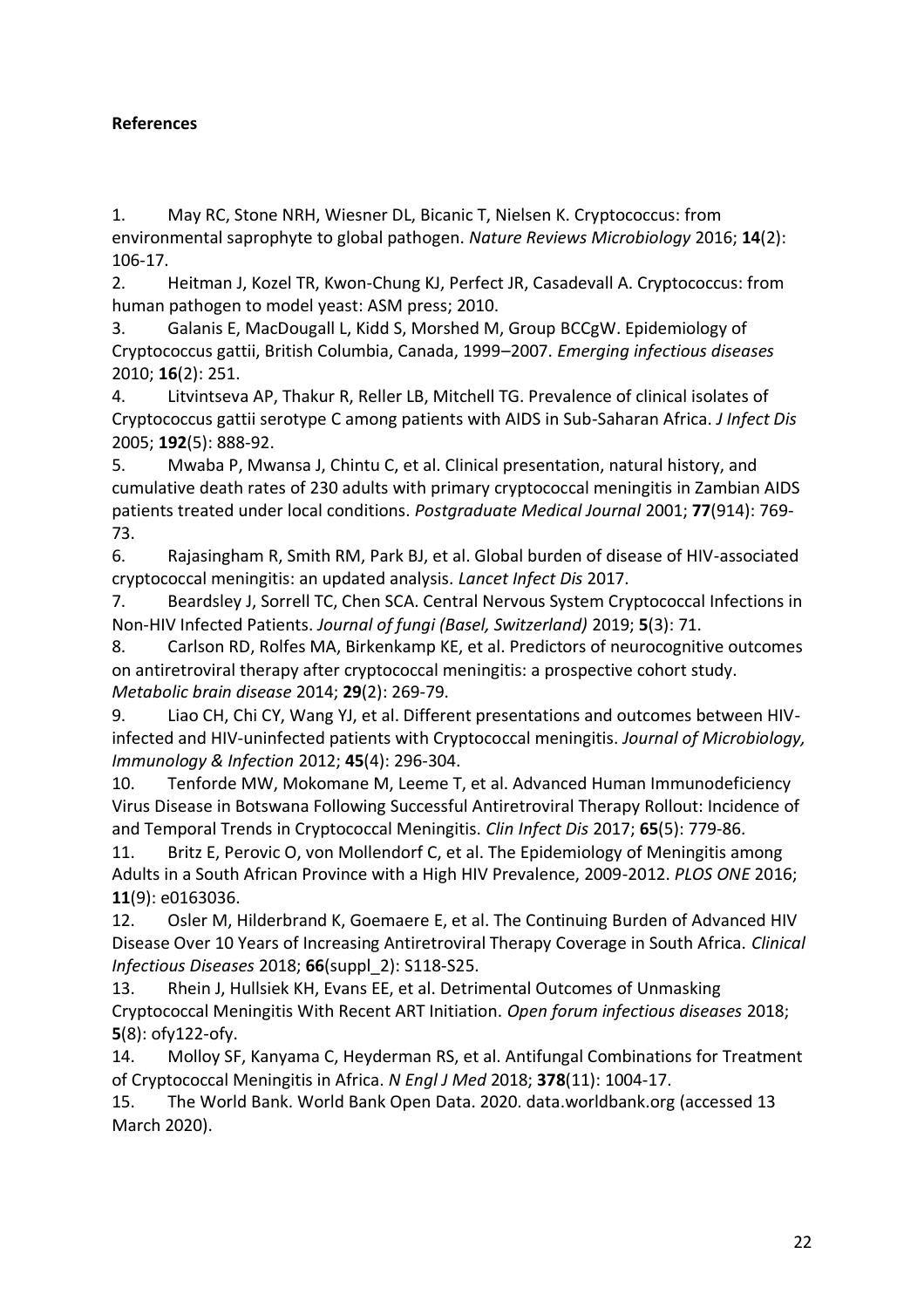16. Butler EK, Boulware DR, Bohjanen PR, Meya DB. Long term 5-year survival of persons with cryptococcal meningitis or asymptomatic subclinical antigenemia in Uganda. *PloS one* 2012; **7**(12).

17. Gaskell KM, Rothe C, Gnanadurai R, et al. A prospective study of mortality from cryptococcal meningitis following treatment induction with 1200 mg oral fluconazole in Blantyre, Malawi. *PLoS One* 2014; **9**(11): e110285.

18. Lessells RJ, Mutevedzi PC, Heller T, Newell ML. Poor long-term outcomes for cryptococcal meningitis in rural South Africa. *S Afr Med J* 2011; **101**(4): 251-2.

19. Baldassarre R, Mdodo R, Omonge E, et al. Mortality after clinical management of AIDS-associated cryptococcal meningitis in Kenya. *East African medical journal* 2014; **91**(5): 145-51.

20. Rothe C, Sloan DJ, Goodson P, et al. A prospective longitudinal study of the clinical outcomes from cryptococcal meningitis following treatment induction with 800 mg oral fluconazole in Blantyre, Malawi. *PLoS One* 2013; **8**(6): e67311.

21. Kendi C, Penner J, Koech J, et al. Predictors of outcome in routine care for Cryptococcal meningitis in Western Kenya: lessons for HIV outpatient care in resourcelimited settings. *Postgrad Med J* 2013; **89**(1048): 73-7.

22. Lindenberg ADSC, Chang MR, Paniago AMM, et al. Clinical and epidemiological features of 123 cases of cryptococcosis in Mato Grosso do Sul, Brazil. *Revista do Instituto de Medicina Tropical de São Paulo* 2008; **50**: 75-8.

23. Pyrgos V, Seitz AE, Steiner CA, Prevots DR, Williamson PR. Epidemiology of cryptococcal meningitis in the US: 1997-2009. *PLoS One* 2013; **8**(2): e56269.

24. Lortholary O, Poizat G, Zeller V, et al. Long-term outcome of AIDS-associated cryptococcosis in the era of combination antiretroviral therapy. *Aids* 2006; **20**(17): 2183-91. 25. Leeme T, Patel R, Azzo C. Mortality due to HIV-associated cryptococcal meningitis in

Botswana in the ART era. Conference on Retroviruses and Opportunistic Infections (CROI), Seattle, WA; 2017; 2017.

26. Vidal JE, Gerhardt J, Peixoto de Miranda EJ, et al. Role of quantitative CSF microscopy to predict culture status and outcome in HIV-associated cryptococcal meningitis in a Brazilian cohort. *Diagnostic Microbiology & Infectious Disease* 2012; **73**(1): 68-73.

27. Mora DJ, da Cunha Colombo ER, Ferreira-Paim K, Andrade-Silva LE, Nascentes GAN, Silva-Vergara ML. Clinical, epidemiological and outcome features of patients with cryptococcosis in Uberaba, Minas Gerais, Brazil. *Mycopathologia* 2012; **173**(5-6): 321-7.

28. Dammert P, Bustamante B, Ticona E, et al. Treatment of cryptococcal meningitis in Peruvian AIDS patients using amphotericin B and fluconazole. *Journal of Infection* 2008; **57**(3): 260-5.

29. Jarvis JN, Lawn SD, Vogt M, Bangani N, Wood R, Harrison TS. Screening for cryptococcal antigenemia in patients accessing an antiretroviral treatment program in South Africa. *Clin Infect Dis* 2009; **48**(7): 856-62.

30. Ganiem AR, Indrati AR, Wisaksana R, et al. Asymptomatic cryptococcal antigenemia is associated with mortality among HIV-positive patients in Indonesia. *J Int AIDS Soc* 2014; **17**: 18821.

31. Mfinanga S, Chanda D, Kivuyo SL, et al. Cryptococcal meningitis screening and community-based early adherence support in people with advanced HIV infection starting antiretroviral therapy in Tanzania and Zambia: an open-label, randomised controlled trial. *Lancet* 2015; **385**(9983): 2173-82.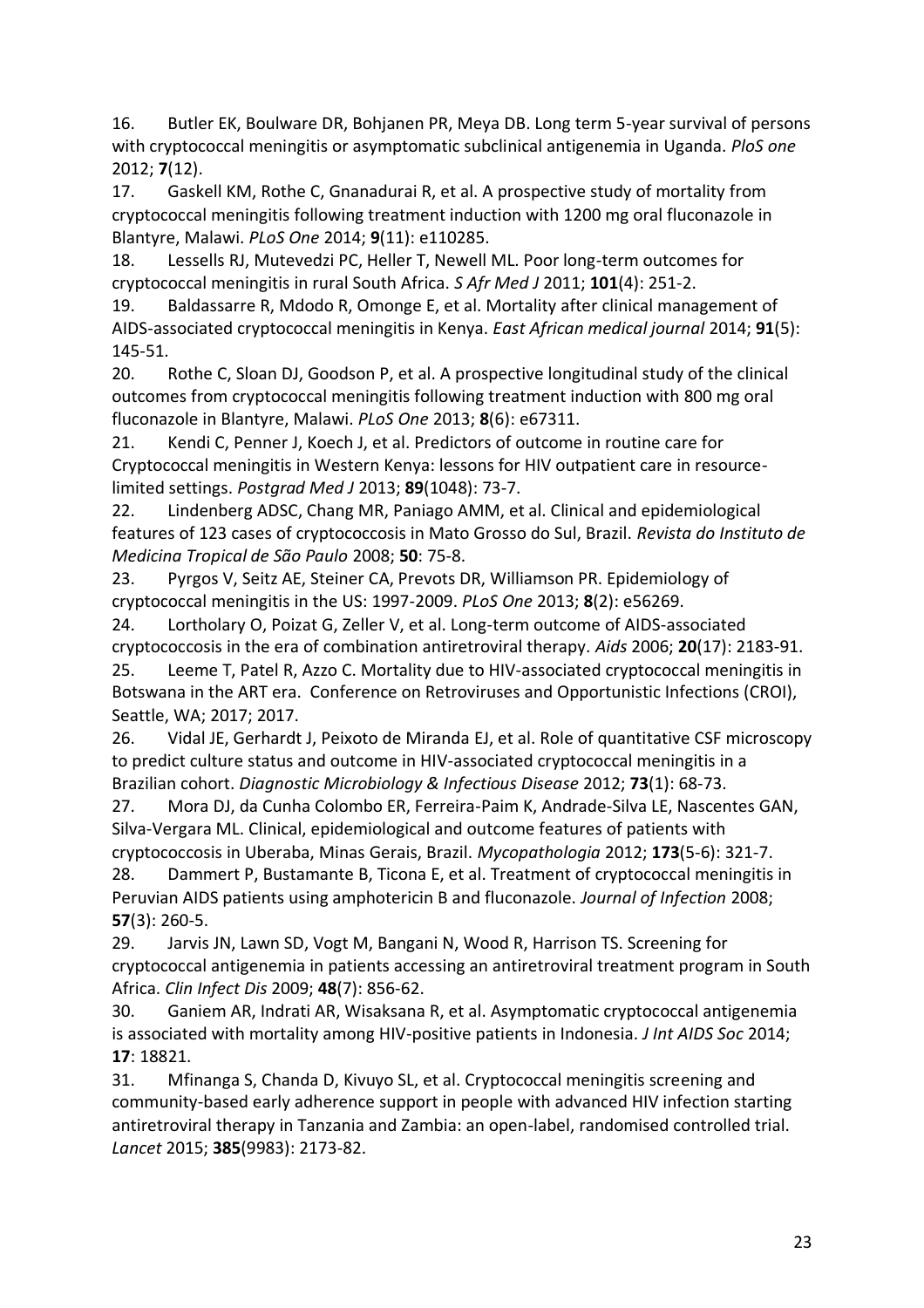32. Ramachandran A, Manabe Y, Rajasingham R, Shah M. Cost-effectiveness of CRAG-LFA screening for cryptococcal meningitis among people living with HIV in Uganda. *BMC infectious diseases* 2017; **17**(1): 225-.

33. Johnson KT, Churchyard GJ, Sohn H, Dowdy DW. Cost-effectiveness of Preventive Therapy for Tuberculosis With Isoniazid and Rifapentine Versus Isoniazid Alone in High-Burden Settings. *Clinical Infectious Diseases* 2018; **67**(7): 1072-8.

34. World Health Organization. Guidelines for the diagnosis, prevention, and management of cryptococcal disease in HIV-infected adults, adolescents and children. Geneva: World Health Organization, 2018.

35. Hoving JC, Brown GD, Gómez BL, et al. AIDS-Related Mycoses: Updated Progress and Future Priorities. *Trends Microbiol* 2020; **28**(6): 425-8.

36. Meya DB, Kiragga AN, Nalintya E, et al. Reflexive laboratory-based cryptococcal antigen screening and preemptive fluconazole therapy for cryptococcal antigenemia in HIVinfected individuals with CD4< 100 cells/µL: a stepped-wedge, cluster-randomized trial. *Journal of acquired immune deficiency syndromes (1999)* 2019; **80**(2): 182.

37. Wake RM, Govender NP, Omar T, et al. Cryptococcal-related Mortality Despite Fluconazole Preemptive Treatment in a Cryptococcal Antigen Screen-and-Treat Program. *Clin Infect Dis* 2020; **70**(8): 1683-90.

38. Jarvis JN, Tenforde MW, Lechiile K, et al. Evaluation of a Novel Semiquantitative Cryptococcal Antigen Lateral Flow Assay in Patients with Advanced HIV Disease. *Journal of Clinical Microbiology* 2020; **58**(9): e00441-20.

39. Jarvis JN, Bicanic T, Loyse A, et al. Determinants of mortality in a combined cohort of 501 patients with HIV-associated Cryptococcal meningitis: implications for improving outcomes. *Clin Infect Dis* 2014; **58**(5): 736-45.

40. Pastick KA, Bangdiwala AS, Abassi M, et al. Seizures in Human Immunodeficiency Virus-Associated Cryptococcal Meningitis: Predictors and Outcomes. *Open Forum Infectious Diseases* 2019; **6**(11).

41. Brizendine KD, Baddley JW, Pappas PG. Predictors of mortality and differences in clinical features among patients with Cryptococcosis according to immune status. *PLoS One* 2013; **8**(3): e60431.

42. Klock C, Cerski M, Goldani LZ. Histopathological aspects of neurocryptococcosis in HIV-infected patients: autopsy report of 45 patients. *Int J Surg Pathol* 2009; **17**(6): 444-8.

43. Lee SC, Dickson DW, Casadevall A. Pathology of cryptococcal meningoencephalitis: analysis of 27 patients with pathogenetic implications. *Hum Pathol* 1996; **27**(8): 839-47.

44. McMullan BJ, Sorrell TC, Chen SC-A. Cryptococcus gattii infections: contemporary aspects of epidemiology, clinical manifestations and management of infection. *Future microbiology* 2013; **8**(12): 1613-31.

45. Robertson EJ, Najjuka G, Rolfes MA, et al. Cryptococcus neoformans ex vivo capsule size is associated with intracranial pressure and host immune response in HIV-associated cryptococcal meningitis. *J Infect Dis* 2014; **209**(1): 74-82.

46. Rolfes MA, Hullsiek KH, Rhein J, et al. The effect of therapeutic lumbar punctures on acute mortality from cryptococcal meningitis. *Clin Infect Dis* 2014; **59**(11): 1607-14.

47. Bicanic T, Brouwer AE, Meintjes G, et al. Relationship of cerebrospinal fluid pressure, fungal burden and outcome in patients with cryptococcal meningitis undergoing serial lumbar punctures. *AIDS* 2009; **23**(6): 701-6.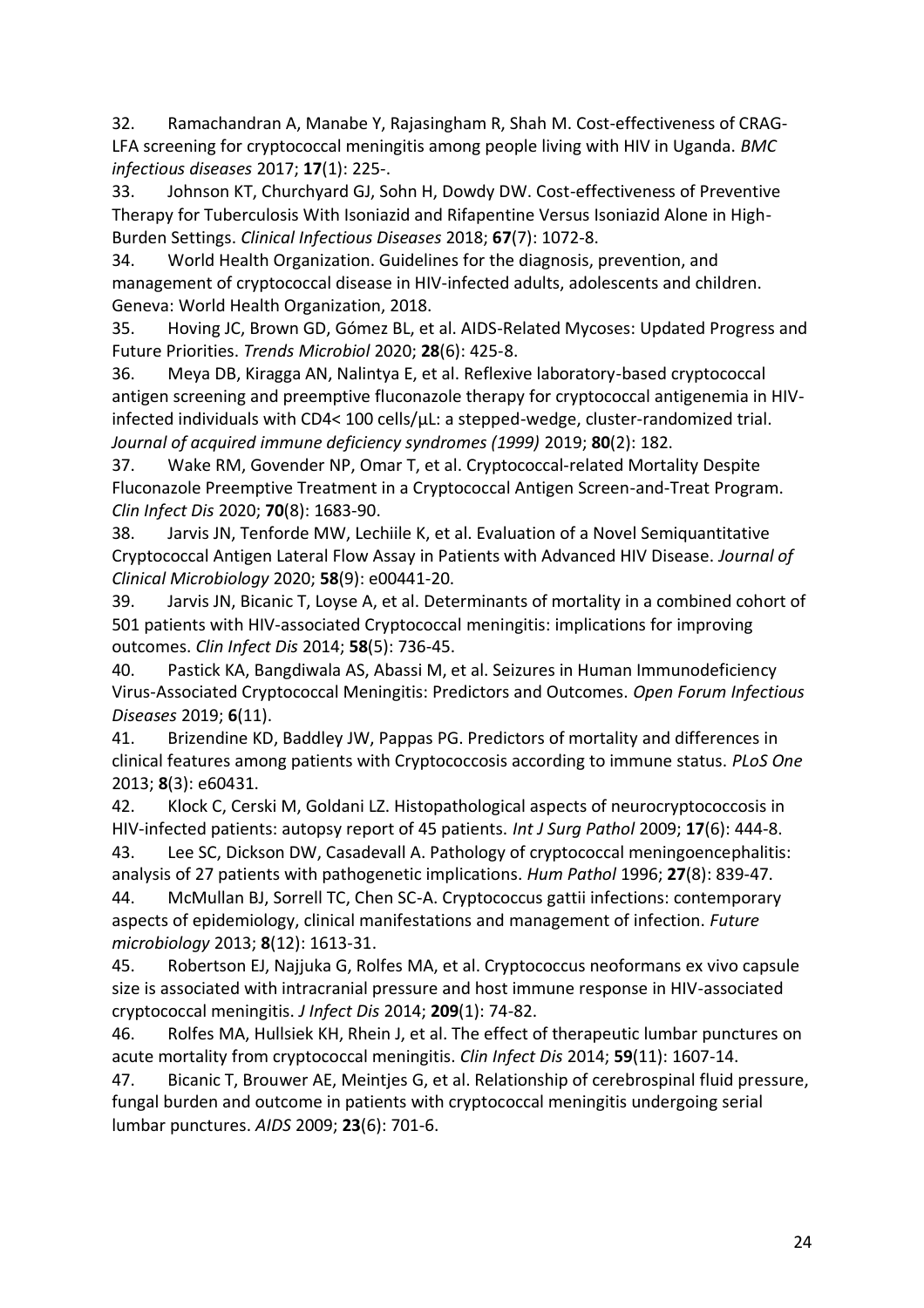48. Bicanic T, Muzoora C, Brouwer AE, et al. Independent association between rate of clearance of infection and clinical outcome of HIV-associated cryptococcal meningitis: analysis of a combined cohort of 262 patients. *Clin Infect Dis* 2009; **49**(5): 702-9.

49. Meda J, Kalluvya S, Downs JA, et al. Cryptococcal Meningitis Management in Tanzania With Strict Schedule of Serial Lumber Punctures Using Intravenous Tubing Sets: An Operational Research Study. *JAIDS Journal of Acquired Immune Deficiency Syndromes* 2014; **66**(2).

50. Boyles TH, Gatley E, Wasserman S, Meintjes G. Brief Report: Flow Rate of Cerebrospinal Fluid Through a Spinal Needle Can Accurately Predict Intracranial Pressure in Cryptococcal Meningitis. *JAIDS Journal of Acquired Immune Deficiency Syndromes* 2017; **74**(3).

51. Bicanic T, Brouwer AE, Meintjes G, et al. Relationship of cerebrospinal fluid pressure, fungal burden and outcome in patients with cryptococcal meningitis undergoing serial lumbar punctures. *AIDS* 2009; **23**(6): 701-6.

52. Beardsley J, Wolbers M, Kibengo FM, et al. Adjunctive Dexamethasone in HIV-Associated Cryptococcal Meningitis. *New England Journal of Medicine* 2016; **374**(6): 542-54. 53. Day JN, Chau TT, Wolbers M, et al. Combination antifungal therapy for cryptococcal meningitis. *N Engl J Med* 2013; **368**(14): 1291-302.

54. Pullen MF, Hullsiek KH, Rhein J, et al. CSF early fungicidal activity as a surrogate endpoint for cryptococcal meningitis survival in clinical trials. *Clin Infect Dis* 2020.

55. Molefi M, Chofle AA, Molloy SF, et al. AMBITION-cm: intermittent high dose AmBisome on a high dose fluconazole backbone for cryptococcal meningitis induction therapy in sub-Saharan Africa: study protocol for a randomized controlled trial. *Trials* 2015; **16**: 276.

56. Larsen RA, Bozzette SA, Jones BE, et al. Fluconazole combined with flucytosine for treatment of cryptococcal meningitis in patients with AIDS. *Clin Infect Dis* 1994; **19**(4): 741- 5.

57. Kanyama C, Molloy SF, Chan AK, et al. One-year Mortality Outcomes From the Advancing Cryptococcal Meningitis Treatment for Africa Trial of Cryptococcal Meningitis Treatment in Malawi. *Clinical Infectious Diseases* 2019; **70**(3): 521-4.

58. Lawrence DS, Youssouf N, Molloy SLF, et al. AMBIsome Therapy Induction OptimisatioN (AMBITION): High Dose AmBisome for Cryptococcal Meningitis Induction Therapy in sub-Saharan Africa: Study Protocol for a Phase 3 Randomised Controlled Non-Inferiority Trial. *Trials* 2018; **19**(1): 649.

59. Stott KE, Hope W. Pharmacokinetics–pharmacodynamics of antifungal agents in the central nervous system. *Expert Opinion on Drug Metabolism & Toxicology* 2018; **14**(8): 803- 15.

60. Ernst EJ, Klepser ME, Pfaller MA. Postantifungal effects of echinocandin, azole, and polyene antifungal agents against Candida albicans and Cryptococcus neoformans. *Antimicrobial agents and chemotherapy* 2000; **44**(4): 1108-11.

61. Schwarz P, Dromer F, Lortholary O, Dannaoui E. Efficacy of amphotericin B in combination with flucytosine against flucytosine-susceptible or flucytosine-resistant isolates of Cryptococcus neoformans during disseminated murine cryptococcosis. *Antimicrob Agents Chemother* 2006; **50**(1): 113-20.

62. Nussbaum JC, Jackson A, Namarika D, et al. Combination flucytosine and high-dose fluconazole compared with fluconazole monotherapy for the treatment of cryptococcal meningitis: a randomized trial in Malawi. *Clin Infect Dis* 2010; **50**(3): 338-44.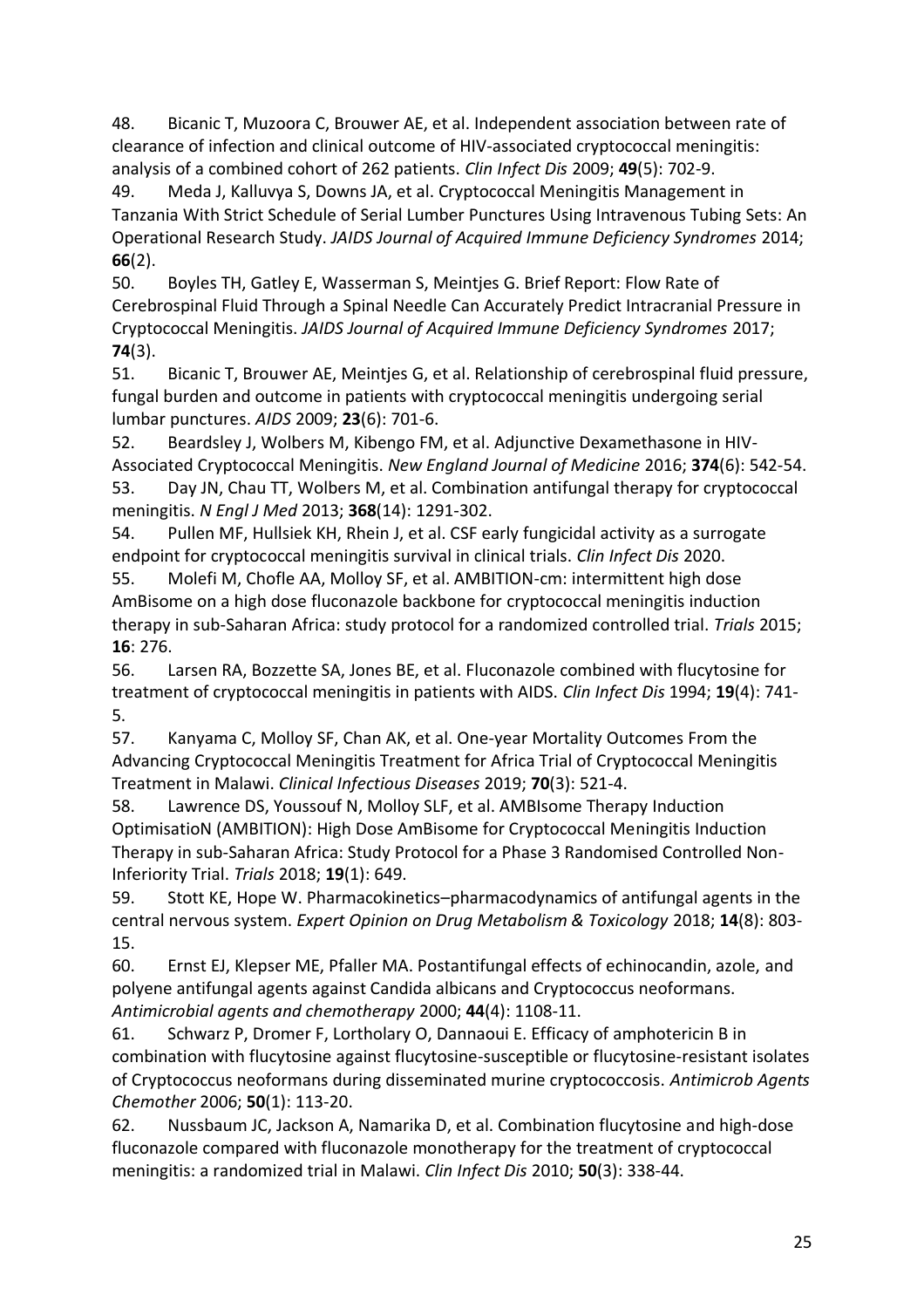63. Saag MS, Powderly WG, Cloud GA, et al. Comparison of amphotericin B with fluconazole in the treatment of acute AIDS-associated cryptococcal meningitis. The NIAID Mycoses Study Group and the AIDS Clinical Trials Group. *N Engl J Med* 1992; **326**(2): 83-9.

64. Mayanja-Kizza H, Oishi K, Mitarai S, et al. Combination therapy with fluconazole and flucytosine for cryptococcal meningitis in Ugandan patients with AIDS. *Clin Infect Dis* 1998; **26**(6): 1362-6.

65. Bicanic T, Meintjes G, Wood R, et al. Fungal Burden, Early Fungicidal Activity, and Outcome in Cryptococcal Meningitis in Antiretroviral-Naive or Antiretroviral-Experienced Patients Treated with Amphotericin B or Fluconazole. *Clinical Infectious Diseases* 2007; **45**(1): 76-80.

66. Stone NR, Rhodes J, Fisher MC, et al. Dynamic ploidy changes drive fluconazole resistance in human cryptococcal meningitis. *The Journal of clinical investigation* 2019; **129**(3).

67. Stott KE, Beardsley J, Kolamunnage-Dona R, et al. Population Pharmacokinetics and Cerebrospinal Fluid Penetration of Fluconazole in Adults with Cryptococcal Meningitis. *Antimicrob Agents Chemother* 2018; **62**(9).

68. Kneale M, Bartholomew JS, Davies E, Denning DW. Global access to antifungal therapy and its variable cost. *Journal of Antimicrobial Chemotherapy* 2016; **71**(12): 3599- 606.

69. Shroufi A, Govender NP, Meintjes G, et al. Time to embrace access programmes for medicines: Lessons from the South African flucytosine access programme. *International Journal of Infectious Diseases* 2020.

70. Loyse A, Burry J, Cohn J, et al. Leave no one behind: response to new evidence and guidelines for the management of cryptococcal meningitis in low-income and middleincome countries. *Lancet Infect Dis* 2019; **19**(4): e143-e7.

71. Merry M, Boulware DR. Cryptococcal Meningitis Treatment Strategies Affected by the Explosive Cost of Flucytosine in the United States: A Cost-effectiveness Analysis. *Clin Infect Dis* 2016; **62**(12): 1564-8.

72. Jarvis JN, Harrison TS. Reply to Rajasingham and Boulware. *Clin Infect Dis* 2019; **69**(4): 732-5.

73. Shiri T, Loyse A, Mwenge L, et al. Addition of Flucytosine to Fluconazole for the Treatment of Cryptococcal Meningitis in Africa: A Multicountry Cost-effectiveness Analysis. *Clinical Infectious Diseases* 2019; **70**(1): 26-9.

74. Mylan. Global Social Responsibility 2018 Progress Report.: Mylan, 2019.

75. Ramamurthy M. Strides receives FDA approval for Flucytosine Capsules. Product approval from flagship facility in Bangalore to be marketed by Strides Pharma Inc in the US market. Bangalore: Strides Pharma Science Limited; 2020.

76. UNITAID. Unitaid invests to cut HIV-related deaths. 2020.

https://unitaid.org/advanced-hiv-disease/#en (accessed 20 April 2020).

77. Chen T, Mwenge L, Lakhi S, et al. Healthcare Costs and Life-years Gained From Treatments Within the Advancing Cryptococcal Meningitis Treatment for Africa (ACTA) Trial on Cryptococcal Meningitis: A Comparison of Antifungal Induction Strategies in Sub-Saharan Africa. *Clinical Infectious Diseases* 2019; **69**(4): 588-95.

78. World Health Organization. Model List of Essential Medicines, 21st List, 2019. Geneva; 2019.

79. Gilead Sciences. Gilead Sciences Announces Steep Discounts for Ambisome to Treat Cryptococcal Meningitis in Low- and Middle-Income Countries. 2018.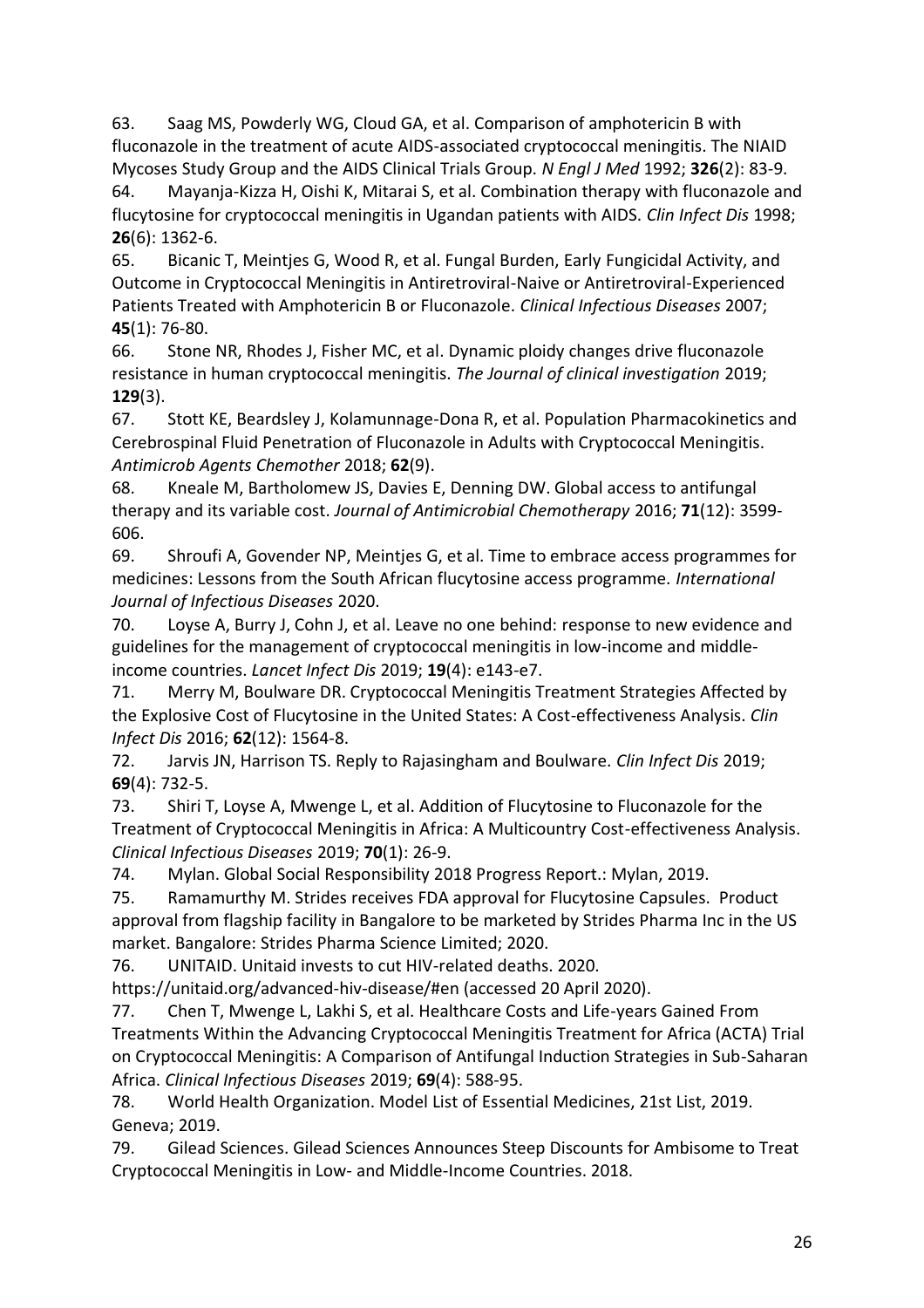https://www.gilead.com/news-and-press/company-statements/discount-for-ambisome (accessed 27 February 2020).

80. Antiretroviral Procurement Working Group. ARV Procurement Working Group. 2020. https://www.arvprocurementworkinggroup.org/?l=en (accessed 26 May 2020).

81. Bicanic T, Bottomley C, Loyse A, et al. Toxicity of amphotericin B deoxycholate-based induction therapy in patients with HIV-associated cryptococcal meningitis. *Antimicrobial agents and chemotherapy* 2015; **59**(12): 7224-31.

82. Bahr NC, Rolfes MA, Musubire A, et al. Standardized electrolyte supplementation and fluid management improves survival during amphotericin therapy for cryptococcal meningitis in resource-limited settings. *Open Forum Infect Dis* 2014; **1**(2): ofu070.

83. Stott KE, Beardsley J, Whalley S, et al. Amphotericin B Deoxycholate in adults with Cryptococcal Meningitis; a Population Pharmacokinetic Model and Meta-Analysis of Outcomes. *Antimicrob Agents Chemother* 2018.

84. Bicanic T, Wood R, Meintjes G, et al. High-dose amphotericin B with flucytosine for the treatment of cryptococcal meningitis in HIV-infected patients: a randomized trial. *Clin Infect Dis* 2008; **47**(1): 123-30.

85. Vermes A, van der Sijs H, Guchelaar HJ. Flucytosine: Correlation between Toxicity and Pharmacokinetic Parameters. *Chemotherapy* 2000; **46**(2): 86-94.

86. Panomvana Na Ayudhya D, Thanompuangseree N, Tansuphaswadikul S. Effect of rifampicin on the pharmacokinetics of fluconazole in patients with AIDS. *Clin Pharmacokinet* 2004; **43**(11): 725-32.

87. Kasibante J, Rutakingirwa MK, Kagimu E, et al. Tuberculosis preventive therapy (TPT) to prevent tuberculosis co-infection among adults with HIV-associated cryptococcal meningitis: A clinician's perspective. *Journal of Clinical Tuberculosis and Other Mycobacterial Diseases* 2020; **20**: 100180.

88. Casadevall A, Pirofski LA. Host-pathogen interactions: redefining the basic concepts of virulence and pathogenicity. *Infect Immun* 1999; **67**(8): 3703-13.

89. Pirofski L-a, Casadevall A. The Damage–Response Framework as a Tool for the Physician-Scientist to Understand the Pathogenesis of Infectious Diseases. *The Journal of Infectious Diseases* 2018; **218**(suppl\_1): S7-S11.

90. Scriven JE, Graham LM, Schutz C, et al. A Glucuronoxylomannan-Associated Immune Signature, Characterized by Monocyte Deactivation and an Increased Interleukin 10 Level, Is a Predictor of Death in Cryptococcal Meningitis. *J Infect Dis* 2016; **213**(11): 1725-34.

91. Jarvis JN, Meintjes G, Bicanic T, et al. Cerebrospinal fluid cytokine profiles predict risk of early mortality and immune reconstitution inflammatory syndrome in HIV-associated cryptococcal meningitis. *PLoS Pathog* 2015; **11**(4): e1004754.

92. Siddiqui AA, Brouwer AE, Wuthiekanun V, et al. IFN-gamma at the site of infection determines rate of clearance of infection in cryptococcal meningitis. *J Immunol* 2005; **174**(3): 1746-50.

93. Jarvis JN, Meintjes G, Rebe K, et al. Adjunctive interferon-gamma immunotherapy for the treatment of HIV-associated cryptococcal meningitis: a randomized controlled trial. *Aids* 2012; **26**(9): 1105-13.

94. Panackal AA, Wuest SC, Lin YC, et al. Paradoxical Immune Responses in Non-HIV Cryptococcal Meningitis. *PLoS Pathog* 2015; **11**(5): e1004884.

95. Pappas PG, Bustamante B, Ticona E, et al. Recombinant interferon- gamma 1b as adjunctive therapy for AIDS-related acute cryptococcal meningitis. *J Infect Dis* 2004; **189**(12): 2185-91.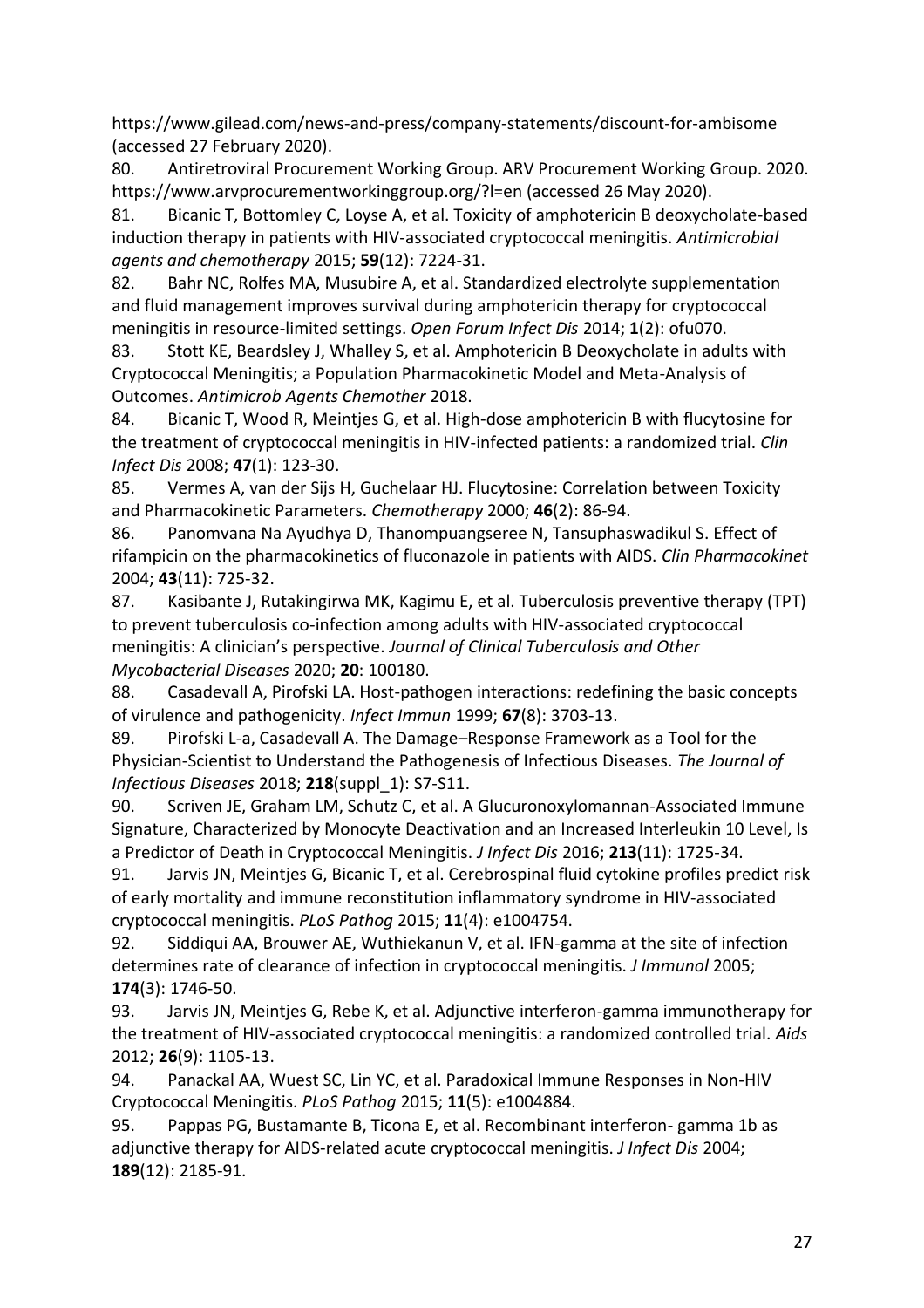96. Jarvis JN, Casazza JP, Stone HH, et al. The phenotype of the Cryptococcus-specific CD4+ memory T-cell response is associated with disease severity and outcome in HIVassociated cryptococcal meningitis. *J Infect Dis* 2013; **207**(12): 1817-28.

97. Larsen RA, Pappas PG, Perfect J, et al. Phase I evaluation of the safety and pharmacokinetics of murine-derived anticryptococcal antibody 18B7 in subjects with treated cryptococcal meningitis. *Antimicrob Agents Chemother* 2005; **49**(3): 952-8.

98. Maciel RA, Ferreira LS, Wirth F, et al. Corticosteroids for the management of severe intracranial hypertension in meningoencephalitis caused by Cryptococcus gattii: A case report and review. *J Mycol Med* 2017; **27**(1): 109-12.

99. Mehta GU, Panackal AA, Murayi R, Bennett JE, Williamson PR, Chittiboina P. Corticosteroids for shunted previously healthy patients with non-HIV cryptococcal meningoencephalitis. *J Neurol Neurosurg Psychiatry* 2018; **89**(2): 219-20.

100. Phillips P, Chapman K, Sharp M, et al. Dexamethasone in Cryptococcus gattii central nervous system infection. *Clinical Infectious Diseases* 2009; **49**(4): 591-5.

101. Beardsley J, Hoang NLT, Kibengo FM, et al. Do intra-cerebral cytokine responses explain the harmful effects of dexamethasone in HIV-associated cryptococcal meningitis? *Clinical Infectious Diseases* 2018: ciy725-ciy.

102. Müller M, Wandel S, Colebunders R, Attia S, Furrer H, Egger M. Immune reconstitution inflammatory syndrome in patients starting antiretroviral therapy for HIV infection: a systematic review and meta-analysis. *The Lancet infectious diseases* 2010; **10**(4): 251-61.

103. Boulware DR, Meya DB, Bergemann TL, et al. Clinical features and serum biomarkers in HIV immune reconstitution inflammatory syndrome after cryptococcal meningitis: a prospective cohort study. *PLoS Med* 2010; **7**(12): e1000384.

104. Bicanic T, Meintjes G, Rebe K, et al. Immune Reconstitution Inflammatory Syndrome in HIV-Associated Cryptococcal Meningitis: A Prospective Study. *JAIDS Journal of Acquired Immune Deficiency Syndromes* 2009; **51**(2).

105. Sun HY, Alexander BD, Huprikar S, et al. Predictors of immune reconstitution syndrome in organ transplant recipients with cryptococcosis: implications for the management of immunosuppression. *Clin Infect Dis* 2015; **60**(1): 36-44.

106. Perfect JR, Dismukes WE, Dromer F, et al. Clinical practice guidelines for the management of cryptococcal disease: 2010 update by the infectious diseases society of america. *Clin Infect Dis* 2010; **50**(3): 291-322.

107. Baddley JW, Forrest GN, Practice AIDCo. Cryptococcosis in solid organ transplantation—guidelines from the American Society of Transplantation Infectious Diseases Community of Practice. *Clinical transplantation* 2019; **33**(9): e13543.

108. Williamson PR. Post-infectious inflammatory response syndrome (PIIRS): Dissociation of T-cell-macrophage signaling in previously healthy individuals with cryptococcal fungal meningoencephalitis. *Macrophage* 2015; **2**: e1078.

109. Boulware DR, Bonham SC, Meya DB, et al. Paucity of initial cerebrospinal fluid inflammation in cryptococcal meningitis is associated with subsequent immune reconstitution inflammatory syndrome. *J Infect Dis* 2010; **202**(6): 962-70.

110. Stone SF, Price P, Keane NM, Murray RJ, French MA. Levels of IL-6 and soluble IL-6 receptor are increased in HIV patients with a history of immune restoration disease after HAART. *HIV Med* 2002; **3**(1): 21-7.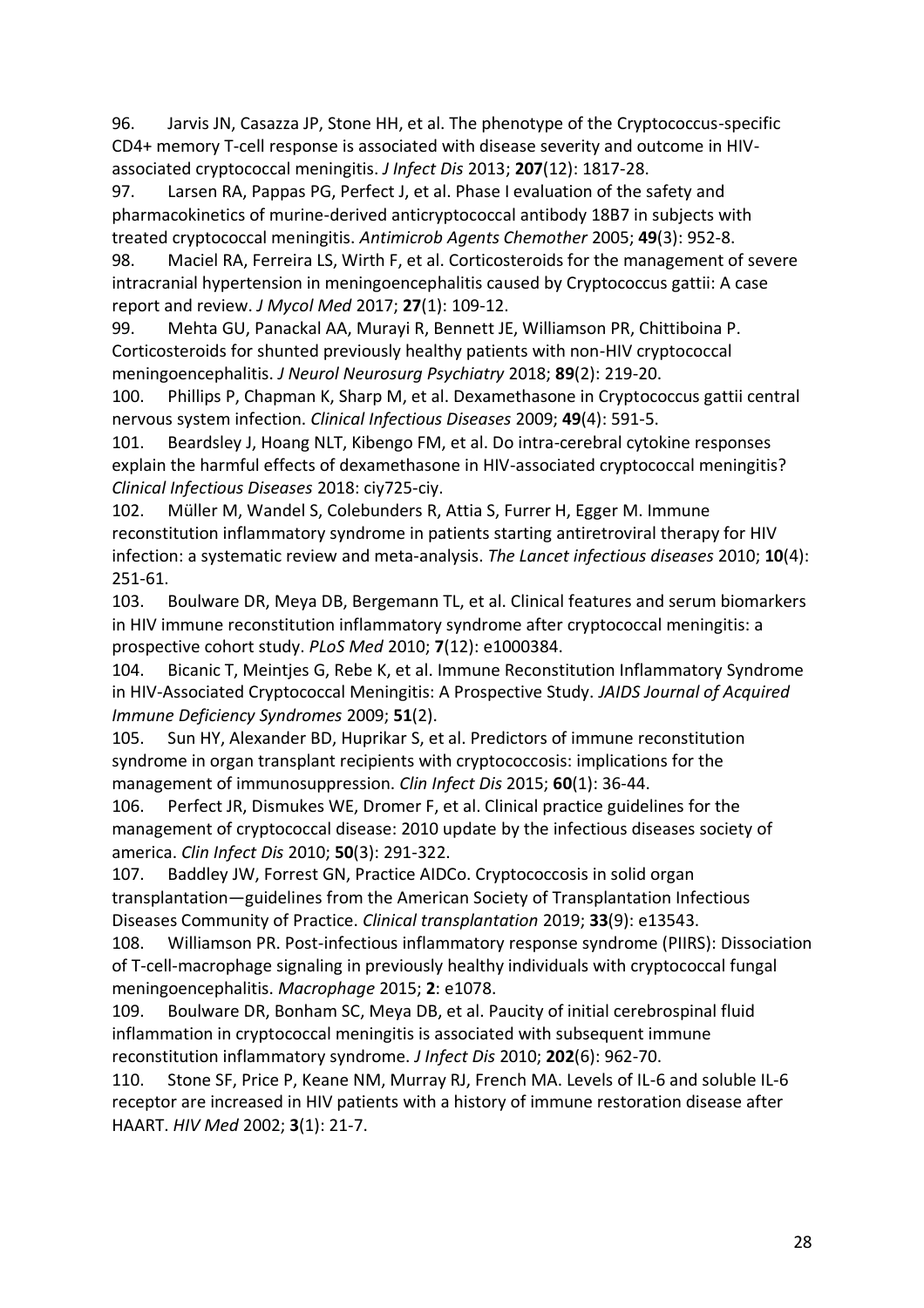111. Chang CC, Dorasamy AA, Gosnell BI, et al. Clinical and mycological predictors of cryptococcosis-associated immune reconstitution inflammatory syndrome. *Aids* 2013; **27**(13): 2089-99.

112. Jarvis JN, Meintjes G, Bicanic T, et al. Cerebrospinal fluid cytokine profiles predict risk of early mortality and immune reconstitution inflammatory syndrome in HIV-associated cryptococcal meningitis. *PLoS Pathogens* 2015; **11**(4): e1004754.

113. Chang CC, Omarjee S, Lim A, et al. Chemokine levels and chemokine receptor expression in the blood and the cerebrospinal fluid of HIV-infected patients with cryptococcal meningitis and cryptococcosis-associated immune reconstitution inflammatory syndrome. *J Infect Dis* 2013; **208**(10): 1604-12.

114. Wiesner DL, Boulware DR. Cryptococcus-Related Immune Reconstitution Inflammatory Syndrome(IRIS): Pathogenesis and Its Clinical Implications. *Current fungal infection reports* 2011; **5**(4): 252-61.

115. Scriven JE, Rhein J, Hullsiek KH, et al. Early ART After Cryptococcal Meningitis Is Associated With Cerebrospinal Fluid Pleocytosis and Macrophage Activation in a Multisite Randomized Trial. *The Journal of infectious diseases* 2015; **212**(5): 769-78.

116. Alufandika M, Lawrence DS, Boyer-Chammard T, et al. A pragmatic approach to managing antiretroviral therapy-experienced patients diagnosed with HIV-associated cryptococcal meningitis: impact of antiretroviral therapy adherence and duration. *AIDS* 2020; **34**(9).

117. Lortholary O, Fontanet A, Mémain N, et al. Incidence and risk factors of immune reconstitution inflammatory syndrome complicating HIV-associated cryptococcosis in France. *Aids* 2005; **19**(10): 1043-9.

118. Jarvis JN, Harrison TS. Understanding Causal Pathways in Cryptococcal Meningitis Immune Reconstitution Inflammatory Syndrome. *The Journal of Infectious Diseases* 2018; **219**(3): 344-6.

119. World Health Organization. WHO case definitions of HIV for surveillance and revised clinical staging and immunological classification of HIV-related disease in adults and children. Geneva; 2007.

120. Hurtado JC, Castillo P, Fernandes F, et al. Mortality due to Cryptococcus neoformans and Cryptococcus gattii in low-income settings: an autopsy study. *Scientific Reports* 2019; **9**(1): 7493.

121. Jarvis JN, Meintjes G, Williams A, Brown Y, Crede T, Harrison TS. Adult meningitis in a setting of high HIV and TB prevalence: findings from 4961 suspected cases. *BMC Infectious Diseases* 2010; **10**(1): 67.

122. Mukolo A, Villegas R, Aliyu M, Wallston KA. Predictors of Late Presentation for HIV Diagnosis: A Literature Review and Suggested Way Forward. *AIDS and Behavior* 2013; **17**(1): 5-30.

123. Vijayan T, Chiller T, Klausner JD. Sensitivity and specificity of a new cryptococcal antigen lateral flow assay in serum and cerebrospinal fluid. *MLO: medical laboratory observer* 2013; **45**(3): 16-20.

124. Boulware DR, Rolfes MA, Rajasingham R, et al. Multisite validation of cryptococcal antigen lateral flow assay and quantification by laser thermal contrast. *Emerging infectious diseases* 2014; **20**(1): 45.

125. World Health Organization. The Global Health Observatory. 2018. https://www.who.int/data/gho (accessed 29 May 2020).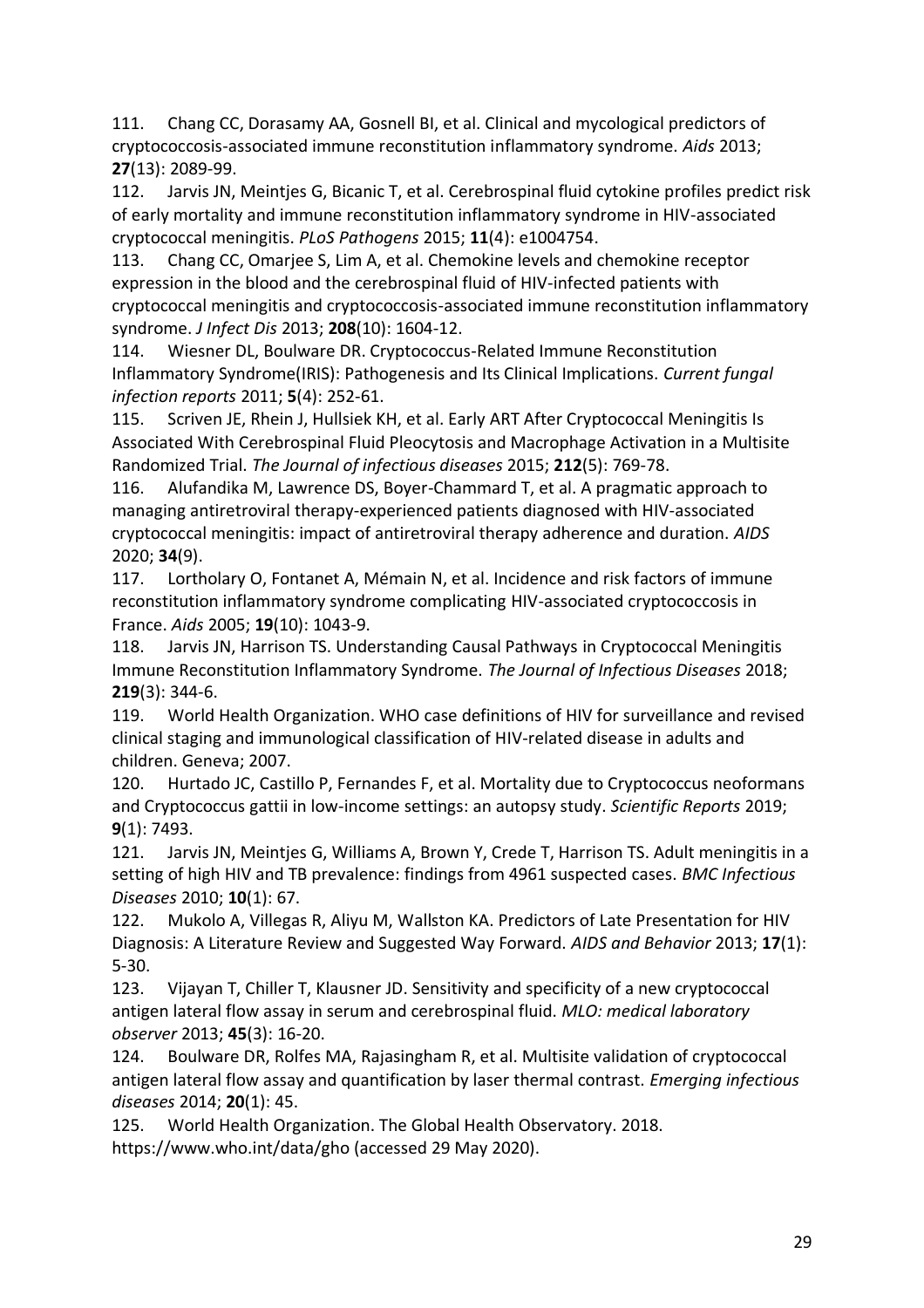126. World Health Organization. Guidelines for managing advanced HIV disease and rapid initiation of antiretroviral therapy, July 2017. Geneva; 2017.

127. Elizabeth Glaser Pediatric AIDS Foundation. Global Advanced HIV Disease Toolkit. 2020. https://www.pedaids.org/resource/global-advanced-hiv-disease-toolkit/ (accessed 19 June 2020).

128. Rhein J, Huppler Hullsiek K, Tugume L, et al. Adjunctive sertraline for HIV-associated cryptococcal meningitis: a randomised, placebo-controlled, double-blind phase 3 trial. *Lancet Infect Dis* 2019; **19**(8): 843-51.

129. Day J. Best Options in Cryptococcosis. European Conference on Clinical Microbiology and Infectious Diseases. Amsterdam; 2019.

130. Harper R. Fast Track designation granted to fosmanogepix for seven indications. 2019. https://www.europeanpharmaceuticalreview.com/news/99331/fast-trackdesignantion-granted-fosmanogepix/ (accessed 24 September 2019).

131. Hodges MR, Ople E, Shaw KJ, et al. First-in-Human Study to Assess Safety, Tolerability and Pharmacokinetics of APX001 Administered by Intravenous Infusion to Healthy Subjects. *Open Forum Infectious Diseases* 2017; **4**(suppl\_1): S526-S.

132. Lindsay J, Sandaradura I, Wong K, et al. Serum levels, safety and tolerability of new formulation SUBA-itraconazole prophylaxis in patients with haematological malignancy or undergoing allogeneic stem cell transplantation. *J Antimicrob Chemother* 2017; **72**(12): 3414-9.

133. Rauseo AM, Coler-Reilly A, Larson L, Spec A. Hope on the Horizon: Novel Fungal Treatments in Development. *Open Forum Infectious Diseases* 2020; **7**(2).

134. Mitsuyama J, Nomura N, Hashimoto K, et al. In Vitro and In Vivo Antifungal Activities of T-2307, a Novel Arylamidine. *Antimicrobial Agents and Chemotherapy* 2008; **52**(4): 1318- 24.

135. Appili Therapeutics. A Novel, Broad Spectrum, Clinical Stage Antifungal to Address Severe and Difficult-to-Treat Invasive Fungal Infections. 2020.

https://www.appilitherapeutics.com/ati-2307 (accessed 26 August 2020).

136. Mateo J, De Bono JS, Ramanathan RK, et al. A first-in-human phase I trial of AR-12, a PDK-1 inhibitor, in patients with advanced solid tumors. *Journal of Clinical Oncology* 2013; **31**(15\_suppl): 2608-.

137. Lu R, Hollingsworth C, Qiu J, et al. Efficacy of Oral Encochleated Amphotericin B in a Mouse Model of Cryptococcal Meningoencephalitis. *mBio* 2019; **10**(3): e00724-19.

138. Wiederhold NP, Xu X, Wang A, et al. In Vivo Efficacy of VT-1129 against Experimental Cryptococcal Meningitis with the Use of a Loading Dose-Maintenance Dose Administration Strategy. *Antimicrobial Agents and Chemotherapy* 2018; **62**(11): e01315-18.

139. Shaw KJ, Schell WA, Covel J, et al. n Vitro and In Vivo Evaluation of APX001A/APX001 and Other Gwt1 Inhibitors against Cryptococcus. *Antimicrobial Agents and Chemotherapy* 2018; **62**(8): e00523-18.

140. European and Developing Countries Clinical Trials Partnership. Advances in product development for effective prevention, treatment and management of co-infections and comorbidities – 2018. http://www.edctp.org/projects-2/edctp2-projects/advances-in-productdevelopment-for-effective-prevention-treatment-and-management-of-co-infections-andco-morbidities-2018/ (accessed 26 May 2020).

141. Smilnak GJ, Charalambous LT, Cutshaw D, et al. Novel Treatment of Cryptococcal Meningitis via Neurapheresis Therapy. *J Infect Dis* 2018; **218**(7): 1147-54.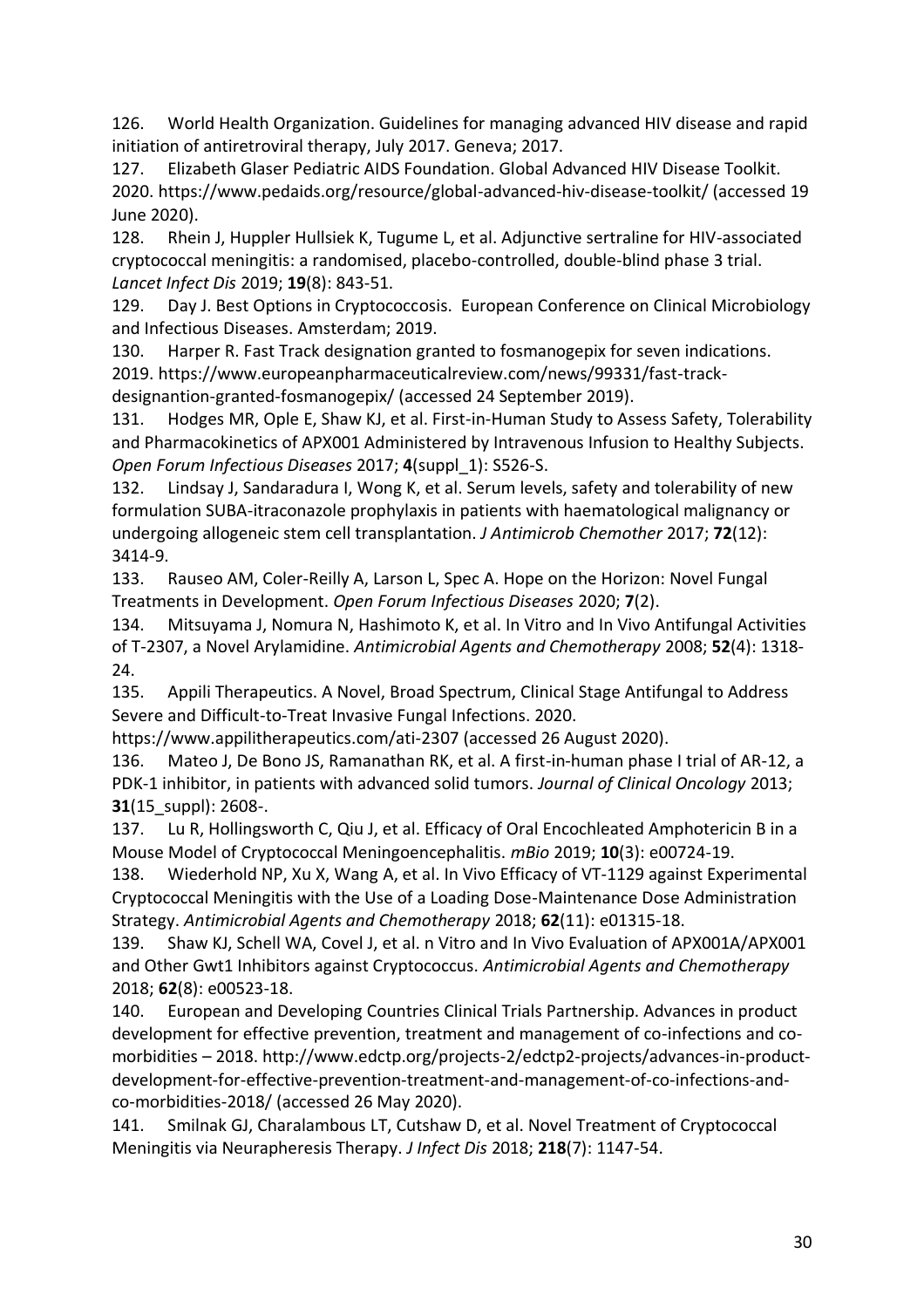142. Food and Drug Administration. Designating Additions to the Current List of Tropical Diseases in the Federal Food, Drug, and Cosmetic Act. 2018. p. 42904-10 (7 pages).

143. Molloy SF, Chiller T, Greene GS, et al. Cryptococcal meningitis: A neglected NTD? *PLOS Neglected Tropical Diseases* 2017; **11**(6): e0005575.

144. Chapman N, Boubell A, Barnsley P, et al. Neglected disease research and development: Uneven progress: G-FINDER, 2019.

145. Oladele RO, Jordan A, Akande P, et al. Tackling cryptococcal meningitis in Nigeria, one-step at a time; the impact of training. *PLOS ONE* 2020; **15**(7): e0235577.

146. Médicins Sans Frontières. MSF access calls on Gilead to urgently make its life-saving cryptococcal meningitis treatment more accessible and affordable. 2018.

https://msfaccess.org/msf-response-new-who-guidelines-hiv-related-cryptococcal-disease (accessed 27 February 2020).

147. Policy Cures Research. G-FINDER data portal.

https://gfinderdata.policycuresresearch.org (accessed 7 May 2020).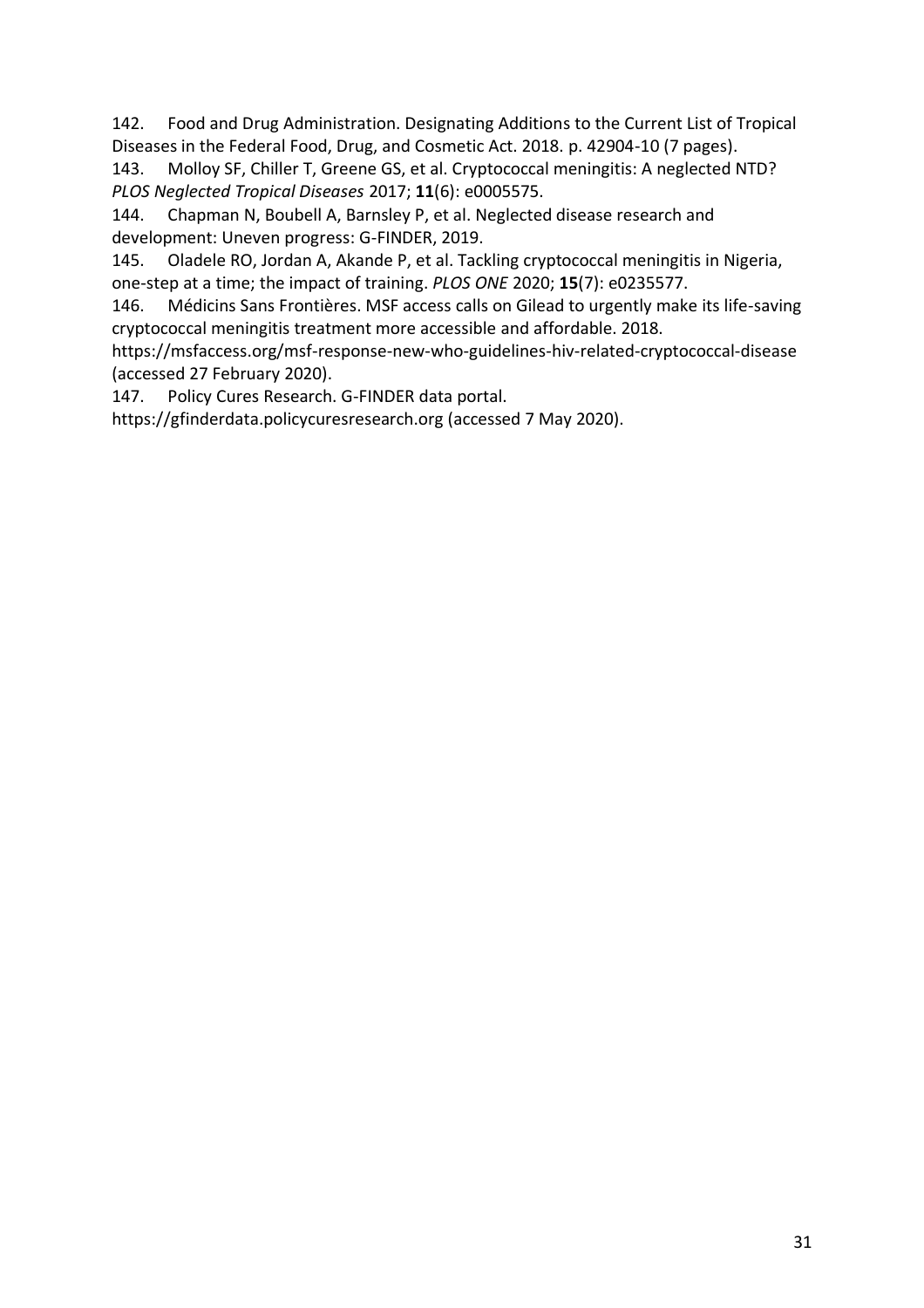#### Key messages

- High population-level antiretroviral coverage is necessary but insufficient to significantly reduce the huge burden of mortality from cryptococcal meningoencephalitis.
- At present, most healthcare systems worldwide that manage patients with cryptococcal meningoencephalitis do not have the resources to deliver effective antifungal therapy.
- Interventions designed to manipulate the immune response to *Cryptococcus* spp. are not in routine use due limited understanding of which immune pathways to target, which patients will benefit and a lack of efficacy data.
- Implementation research is urgently needed to support the roll out of interventions with proven mortality benefit such as universal CrAgscreening programmes and serial lumbar punctures.
- International funders and policy makers are currently taking considerable positive steps to improve care for patients with cryptococcal meningoencephalitis worldwide.
- For the first time in decades, a number of promising novel therapeutic agents are in the development pipeline for cryptococcal meningoencephalitis.
- The current era of increased action is welcome and overdue but must be expanded in scope and magnitude to achieve significant reductions in mortality from cryptococcal meningoencephalitis.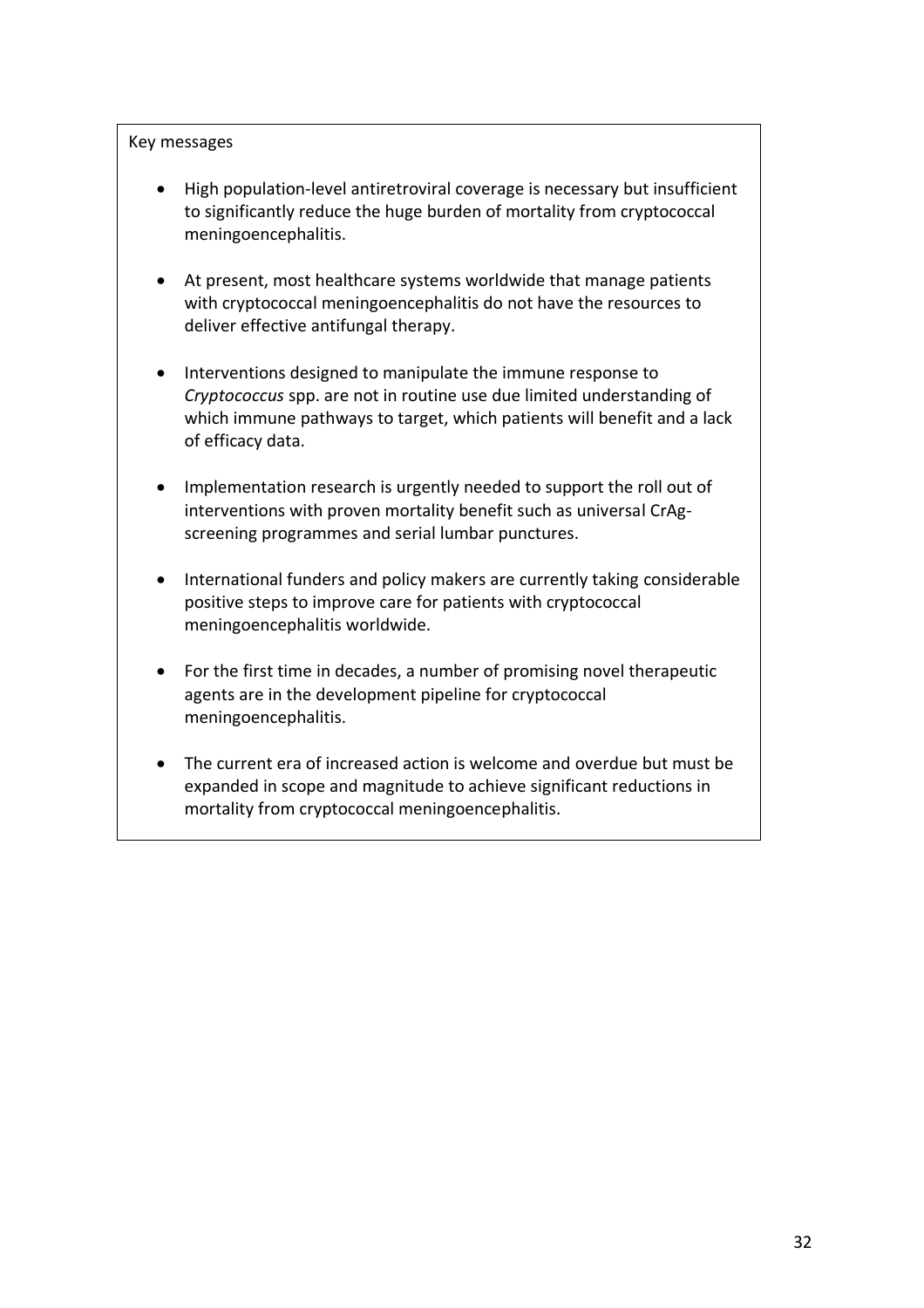**Table 1: Potential drugs in development for cryptococcal meningoencephalitis** 

CME: Cryptococcal meningoencephalitis; PK: pharmacokinetic; PD: pharmacodynamic; AmB: amphotericin B; BID: *bis in die* (twice per day); IV:

intravenous; FDA: Food and Drug Administration. QIDP: Qualified Infectious Disease Product.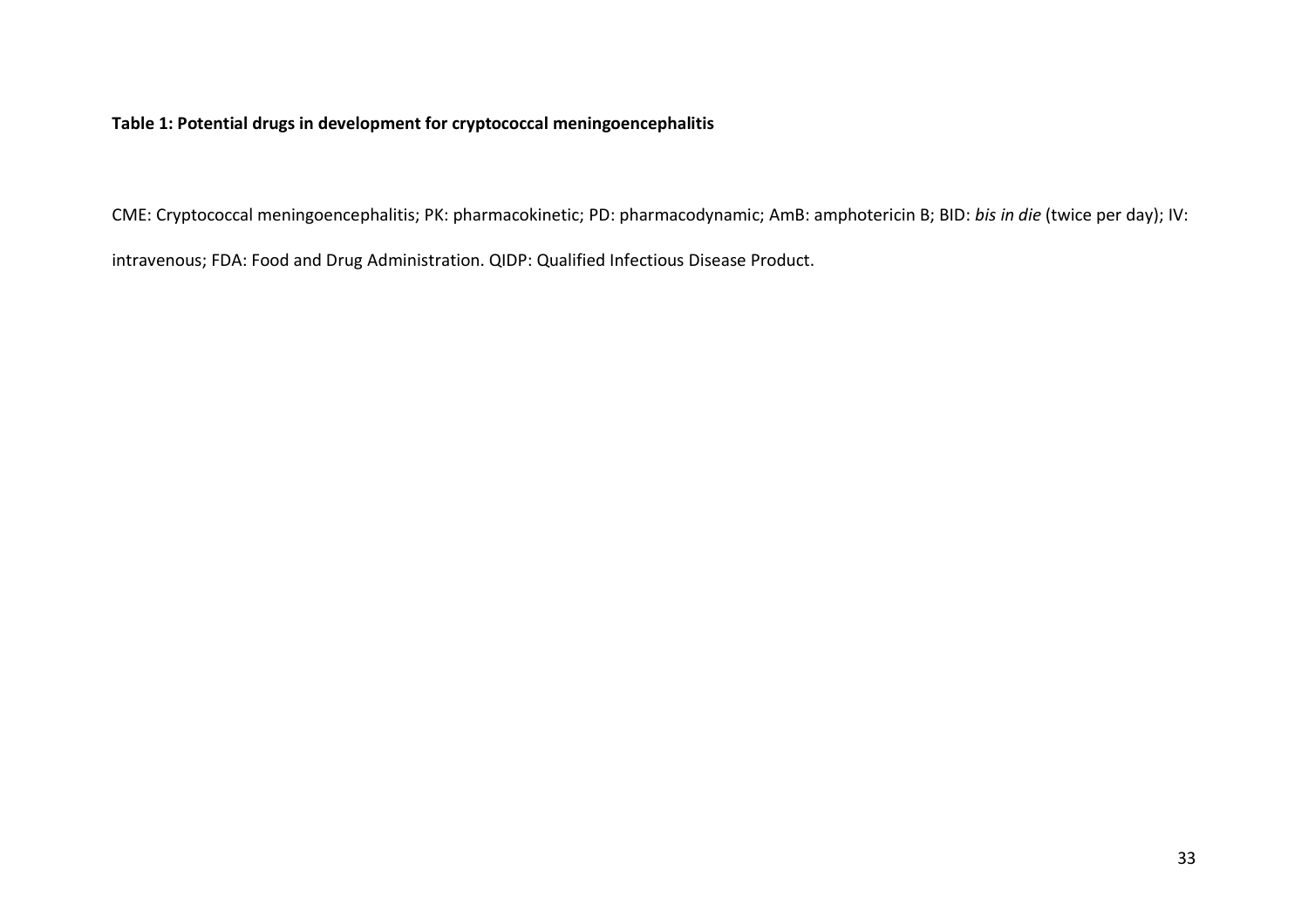# **Table 2 Priority targets to reduce mortality from cryptococcal meningoencephalitis**

LMICs: Low- and middle-income countries; AHD: advanced HIV disease; CrAg: cryptococcal antigen; LAmB: liposomal amphotericin B.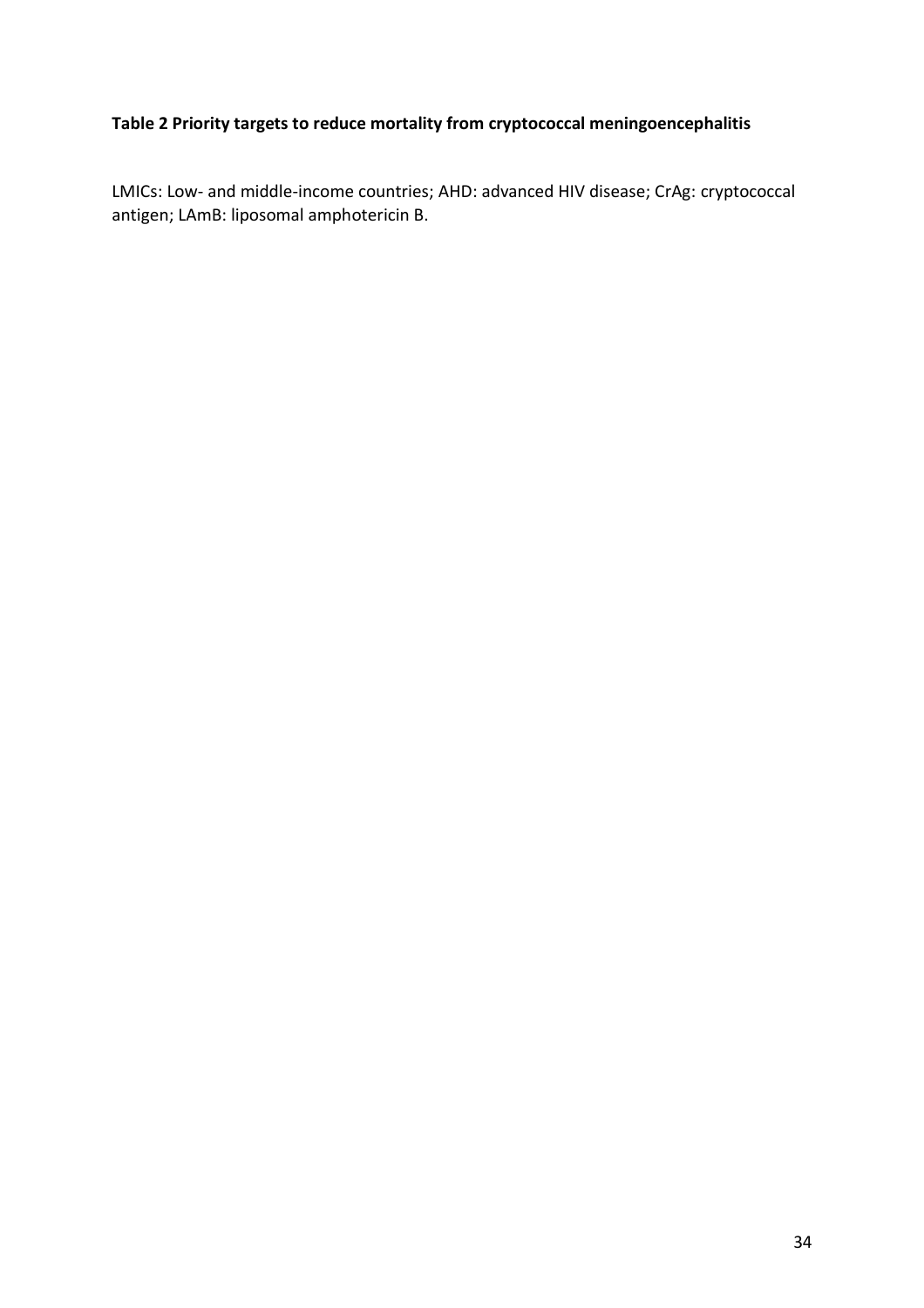**Figure 1: ART coverage is not sufficient to reduce mortality from cryptococcal meningoencephalitis in resource-limited settings**

Cryptococcal meningoencephalitis mortality reported from observational studies. GDP, ART coverage and HIV prevalence reported from time of data collection. Data from <sup>15-28</sup>. ART: antiretroviral therapy. GDP: Gross domestic product. While there is no association between ART coverage and % mortality from cryptococcal meningoencephalitis, there is a trend towards higher mortality with increased HIV prevalence, and a significant negative association between GDP and mortality. Mortality from cryptococcal meningoencephalitis results from a complex interplay of factors related to poverty, and ART coverage alone is insufficient to reduce it.